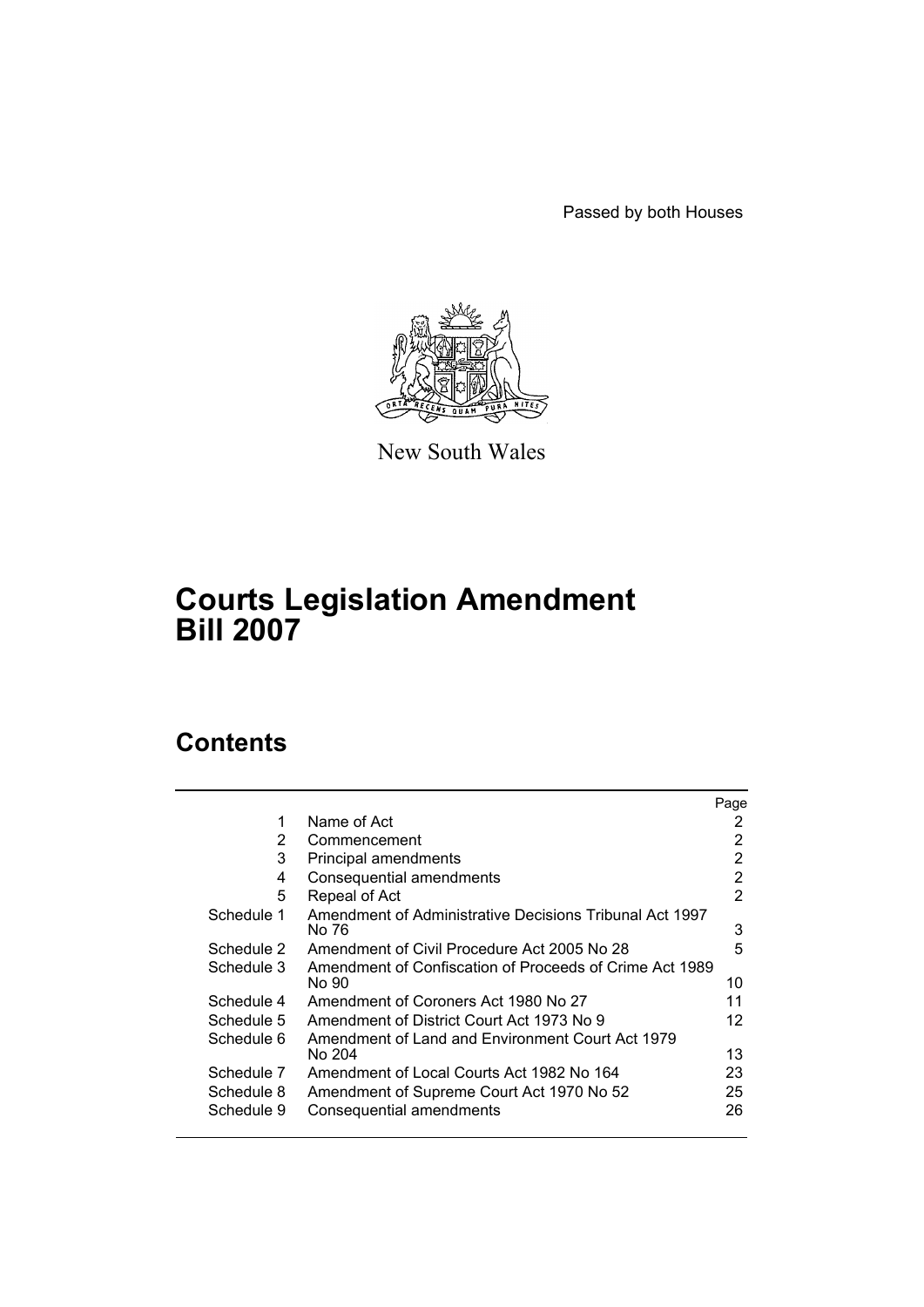*I certify that this public bill, which originated in the Legislative Assembly, has finally passed the Legislative Council and the Legislative Assembly of New South Wales.*

> *Clerk of the Legislative Assembly. Legislative Assembly, Sydney, , 2007*



New South Wales

# **Courts Legislation Amendment Bill 2007**

Act No , 2007

An Act to amend certain Acts with respect to courts, court procedure and jurisdiction; to amend the *Land and Environment Court Act 1979* to ensure consistency with the *Civil Procedure Act 2005*; and for other purposes.

*I have examined this bill and find it to correspond in all respects with the bill as finally passed by both Houses.*

*Assistant Speaker of the Legislative Assembly.*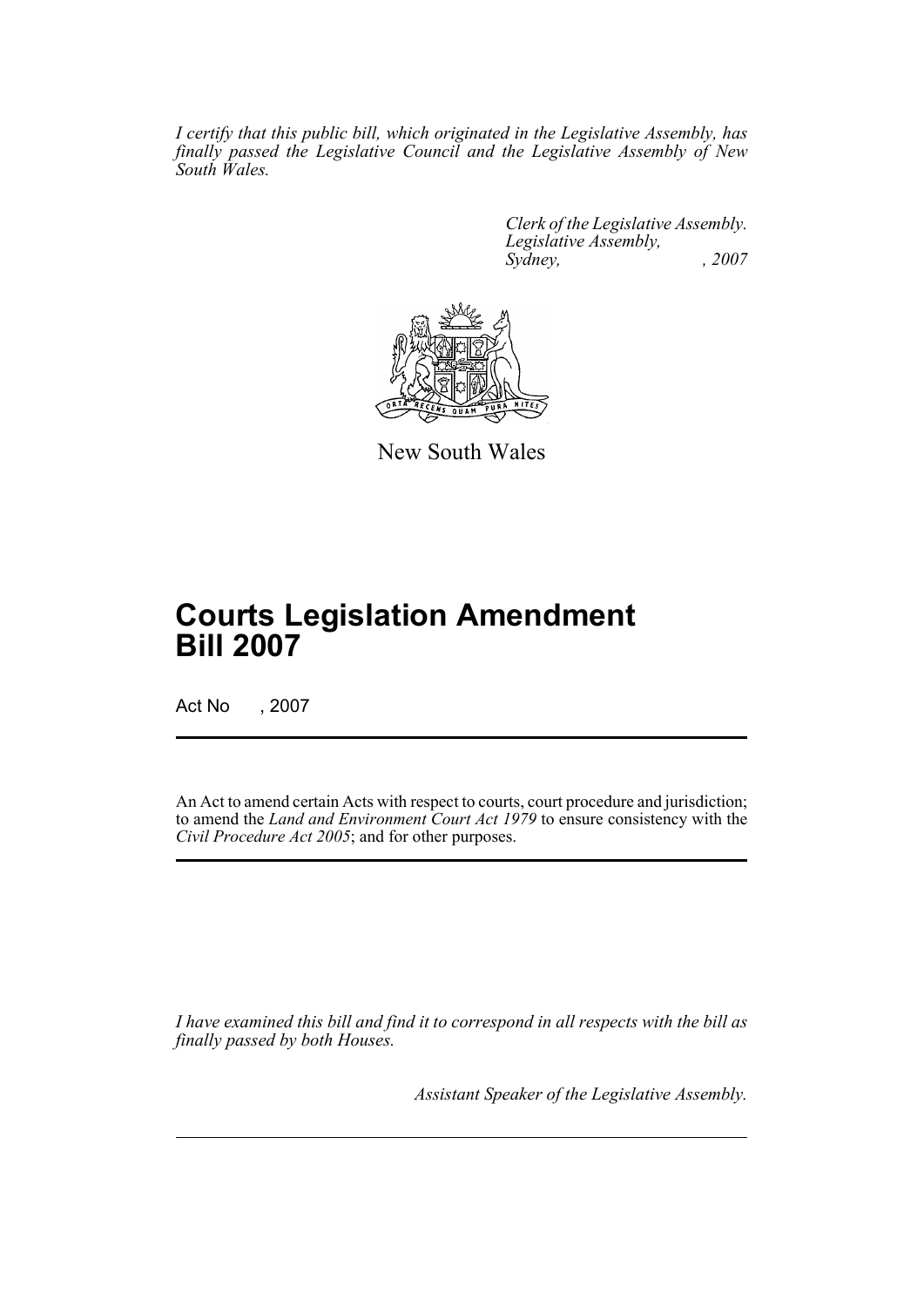### <span id="page-2-0"></span>**The Legislature of New South Wales enacts:**

#### **1 Name of Act**

This Act is the *Courts Legislation Amendment Act 2007*.

#### <span id="page-2-1"></span>**2 Commencement**

- (1) This Act commences on the date of assent to this Act, subject to subsections  $(2)$ – $(3)$ .
- (2) Schedules 3 and 7 [4] commence on the date of assent to this Act or on the commencement of Schedule 1 [34] to the *Confiscation of Proceeds of Crime Amendment Act 2005*, whichever is the later.
- (3) The following provisions commence on a day or days to be appointed by proclamation:
	- (a) Schedules 1, 2, 4–6 and 9,
	- (b) Schedule 7 [1]–[3] and [5],
	- (c) Schedule 8 [1]–[3].

### <span id="page-2-2"></span>**3 Principal amendments**

The Acts specified in Schedules 1–8 are amended as set out in those Schedules.

#### <span id="page-2-3"></span>**4 Consequential amendments**

The Act and instrument specified in Schedule 9 are amended as set out in that Schedule.

#### <span id="page-2-4"></span>**5 Repeal of Act**

- (1) This Act is repealed on the day following the day on which all of the provisions of this Act have commenced.
- (2) The repeal of this Act does not, because of the operation of section 30 of the *Interpretation Act 1987*, affect any amendment made by this Act.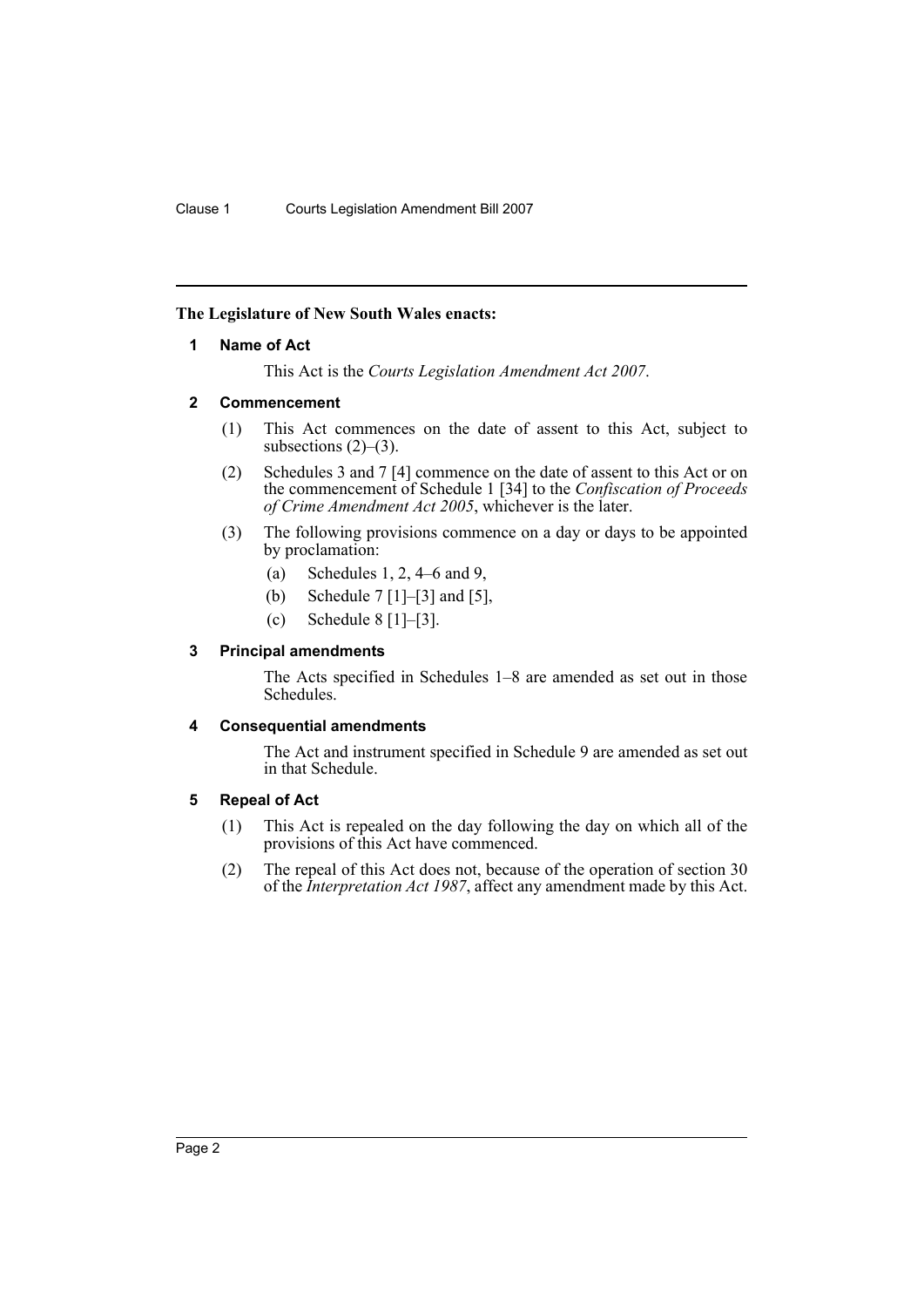Amendment of Administrative Decisions Tribunal Act 1997 No 76 Schedule 1

# <span id="page-3-0"></span>**Schedule 1 Amendment of Administrative Decisions Tribunal Act 1997 No 76**

(Section 3)

#### **[1] Section 91A**

Insert after section 91:

#### **91A Practice notes**

- (1) Subject to the rules of the Tribunal, the President may issue practice notes for the Tribunal in relation to any matter with respect to which rules may be made.
- (2) Part 6 of the *Interpretation Act 1987* applies to a practice note issued under this section in the same way as it applies to a rule of court.

#### **[2] Section 105 Agreements and arrangements arising from mediation sessions**

Insert after section 105 (2):

(2A) On any application for an order under this section, any document signed by the parties is admissible as to the fact that an agreement or arrangement has been reached and as to the substance of the agreement or arrangement.

# **[3] Section 107 Privilege**

Omit "Subject to subsection (3), the" from section 107 (2).

Insert instead "The".

#### **[4] Section 107 (4) and (5)**

Omit section 107 (4)–(6). Insert instead:

- (4) Subject to subsection (5) and section 105 (2A):
	- (a) evidence of anything said or of any admission made in a mediation session or neutral evaluation session is not admissible in any proceedings before any court, tribunal or body, and
	- (b) a document prepared for the purposes of, or in the course of, or as a result of, a mediation session or neutral evaluation session, or any copy of such a document, is not admissible in evidence in any proceedings before any court, tribunal or body.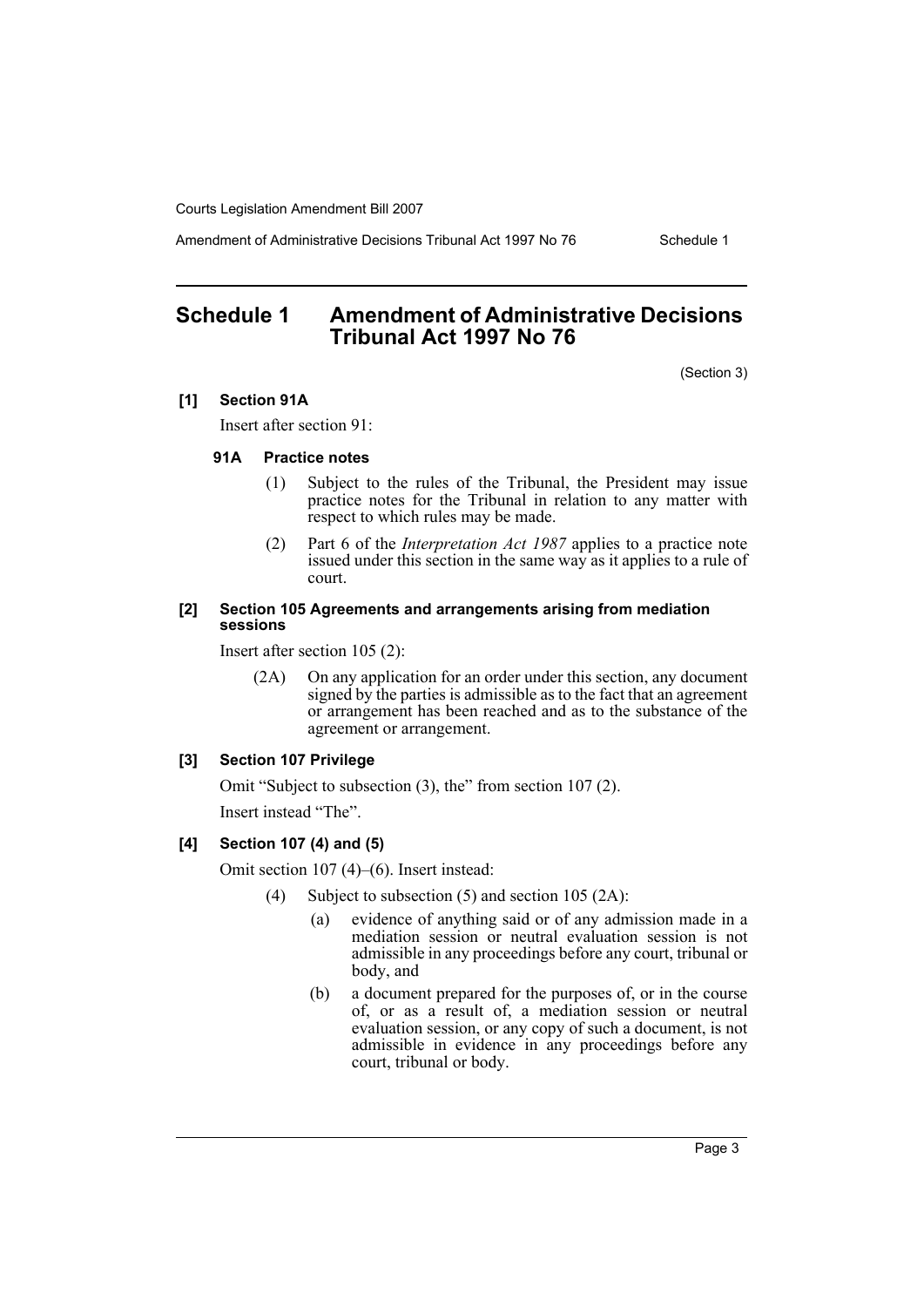Schedule 1 Amendment of Administrative Decisions Tribunal Act 1997 No 76

- (5) Subsection (4) does not apply with respect to any evidence or document:
	- (a) if the persons in attendance at, or identified during, the mediation session or neutral evaluation session and, in the case of a document, all persons identified in the document, consent to the admission of the evidence or document, or
	- (b) in proceedings instituted with respect to any act or omission in connection with which a disclosure has been made under section 108 (c).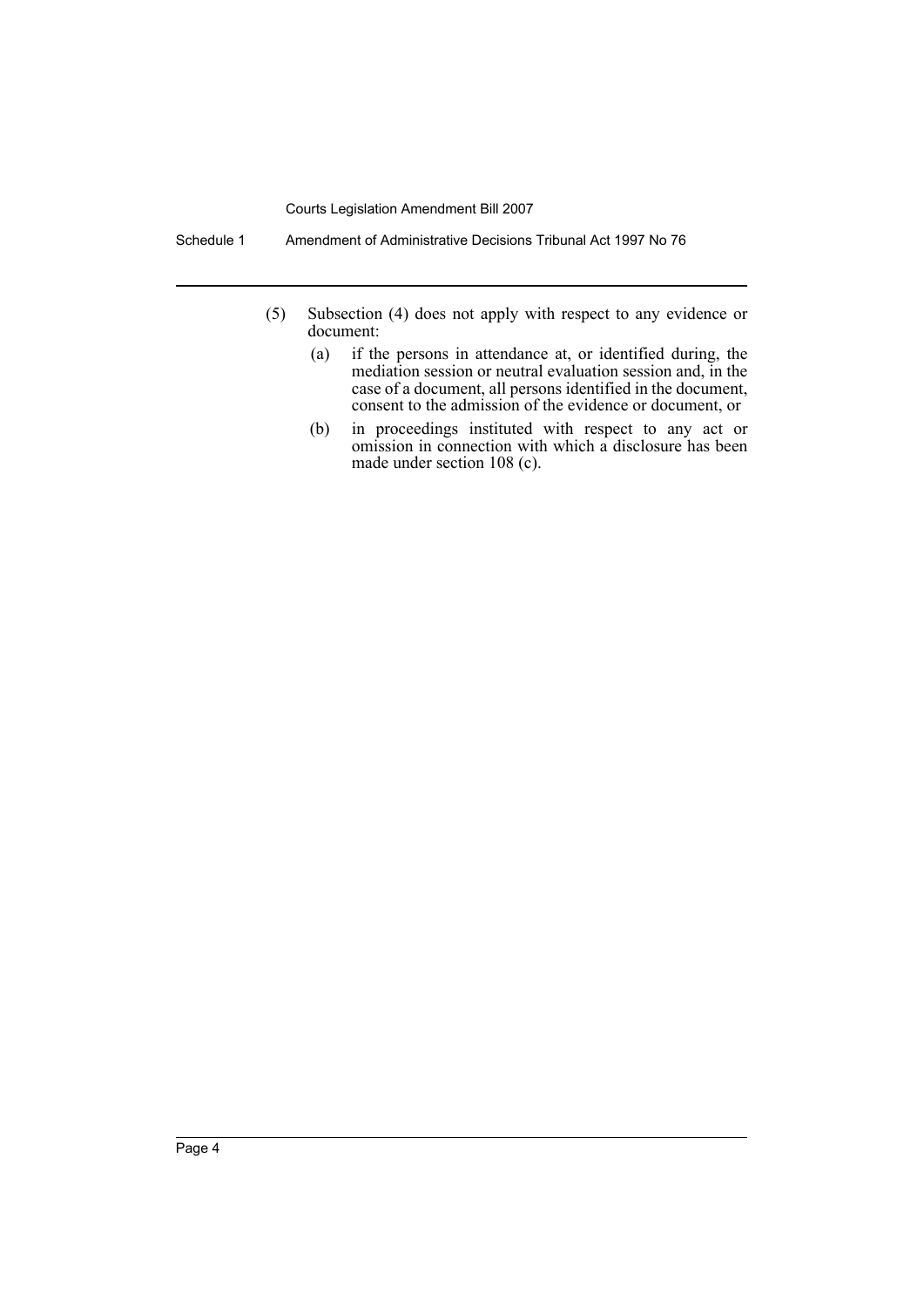Amendment of Civil Procedure Act 2005 No 28 Schedule 2

# <span id="page-5-0"></span>**Schedule 2 Amendment of Civil Procedure Act 2005 No 28**

(Section 3)

### **[1] Section 8 Uniform Rules Committee**

Omit "10 members" from section 8 (1). Insert instead "11 members".

# **[2] Section 8 (1) (c1)**

Insert after section 8 (1) (c):

- (c1) one is to be the Chief Judge of the Land and Environment Court or a Judge nominated for the time being by the Chief Judge, and
- **[3] Section 76 Settlement of proceedings commenced by or on behalf of, or against, person under legal incapacity**

Insert ", or against," after "on behalf of" in section 76 (1).

### **[4] Section 76 (3)**

Omit "the claim of".

Insert instead "a claim made by or on behalf of, or against,".

# **[5] Section 141 Transfer orders**

Insert "the" before "proceedings" in section 141 (2).

#### **[6] Section 144 Transfer of certain proceedings from District Court to Supreme Court**

Omit "the transfer order" wherever occurring in section 144 (7).

Insert instead "an order under subsection (2) or (5)".

#### **[7] Section 149 Jurisdiction of lower court**

Omit "Pursuant to this section, the". Insert instead "The".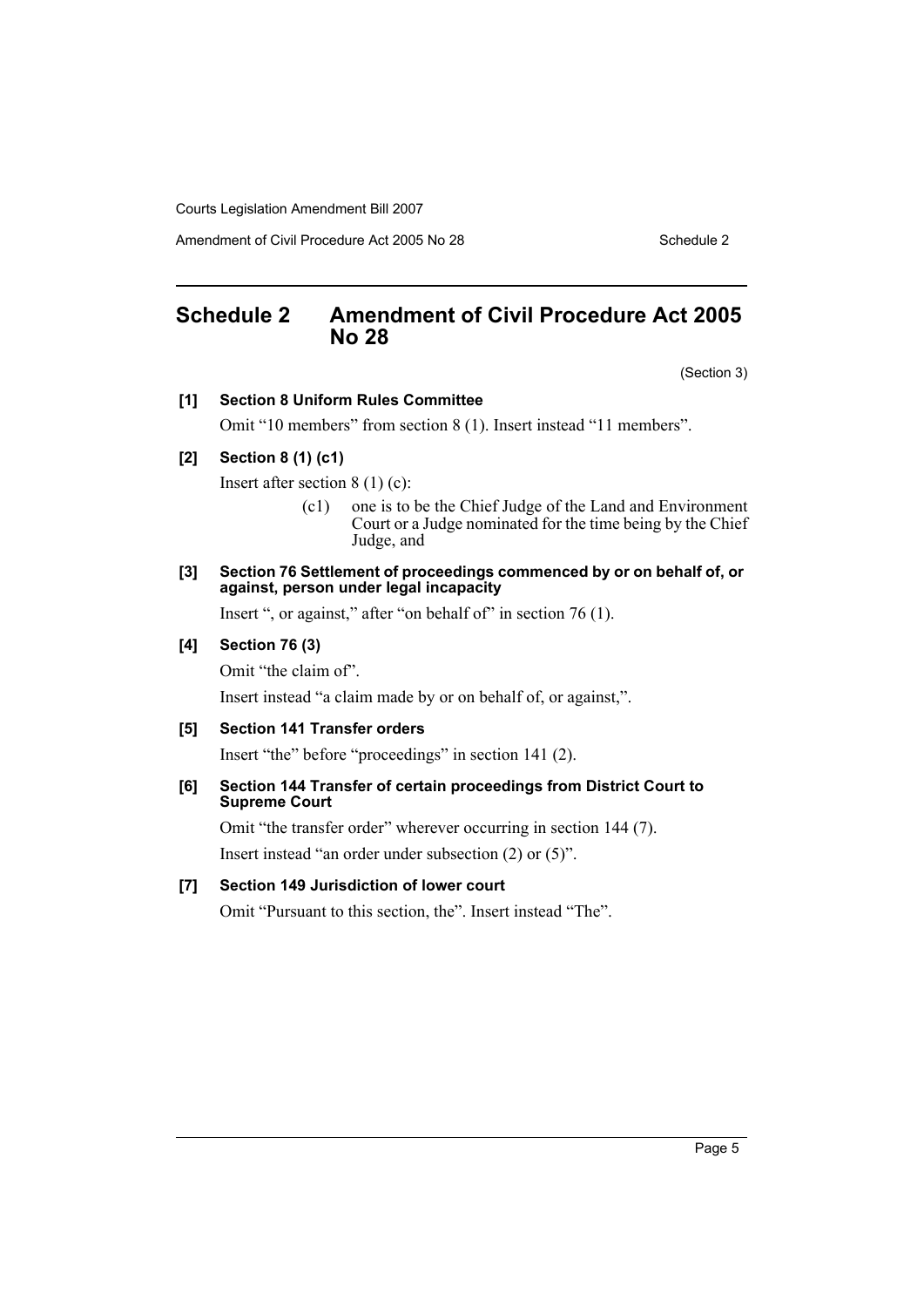Schedule 2 Amendment of Civil Procedure Act 2005 No 28

#### **[8] Part 9, Division 2A**

Insert after Division 2 of Part 9:

# **Division 2A Transfer of proceedings from Supreme Court to Land and Environment Court**

#### **149A Definition**

In this Division:

*transfer order* means an order referred to in section 149B.

#### **149B Transfer of proceedings from Supreme Court to Land and Environment Court**

If the Supreme Court is satisfied, in relation to proceedings before it, that the proceedings could properly have been commenced in the Land and Environment Court, the Supreme Court may, on application by a party to the proceedings or of its own motion, order that the proceedings be transferred to the Land and Environment Court.

#### **149C Transfer orders**

- (1) A transfer order takes effect when it is made.
- (2) A transfer order does not invalidate any order made or other thing done in the proceedings before the order was made.
- (3) Any order made by the Supreme Court, other than a transfer order, may be varied or revoked by an order of the Land and Environment Court.

### **149D Proceedings after transfer**

- (1) Subject to the rules of the Land and Environment Court, any proceedings with respect to which a transfer order takes effect are to be continued in the Land and Environment Court as if they had been duly commenced in that Court on the date on which they were commenced in the Supreme Court.
- (2) For the purposes of any proceedings continued in the Land and Environment Court, any admission duly made in the Supreme Court is to be treated as if it had been duly made in the Land and Environment Court.
- (3) Subject to the rules of the Land and Environment Court, the power of the Land and Environment Court to make orders as to costs includes a power to make orders with respect to the costs of: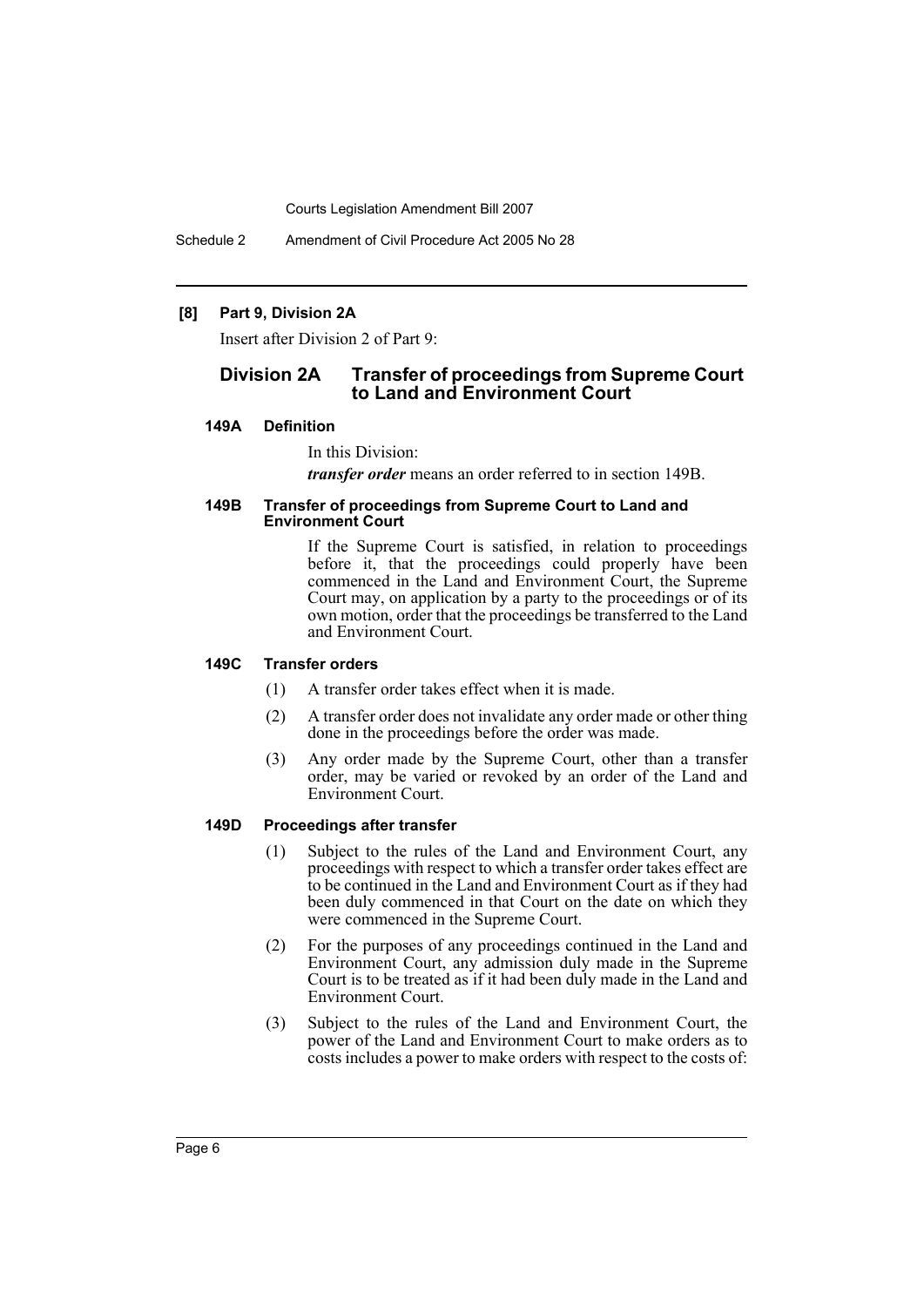- (a) the application for, and the making of, the transfer order, and
- (b) any step taken in the proceedings before the transfer order was made.

# **149E Jurisdiction of Land and Environment Court**

The Land and Environment Court has, and may exercise, all of the jurisdiction of the Supreme Court in relation to any proceedings to which a transfer order relates, including jurisdiction to determine any question arising in any such proceedings.

#### **[9] Schedule 1 Application of Act**

Insert in Columns 1 and 2 after the matter relating to the Supreme Court:

Land and Environment Court All civil proceedings in Class 1, 2, 3 or 4 of the Court's jurisdiction

#### **[10] Schedule 2 Constitution and procedure of Uniform Rules Committee**

Insert "the Chief Judge of the Land and Environment Court," after "the Court of Appeal," in the definition of *ex-officio member* in clause 1.

#### **[11] Schedule 2, clause 3A**

Insert after clause 3:

#### **3A Deputies for members**

- (1) A reference to a power to nominate or appoint a member of the Uniform Rules Committee in section  $8(1)$  includes a power to nominate or appoint a deputy for that member.
- (2) In the absence of a member appointed or nominated under section 8 (1), the member's deputy:
	- (a) may, if available, act in the place of the member, and
	- (b) subject to clause 6 (6)—while so acting, has the functions of the member and is taken to be the member.

#### **[12] Schedule 2, clause 6 (6)**

Insert after clause 6 (5):

(6) A person nominated as a deputy for the member of the Uniform Rules Committee referred to in section 8 (1) (a) is not entitled to exercise any of the functions of a presiding member under this clause.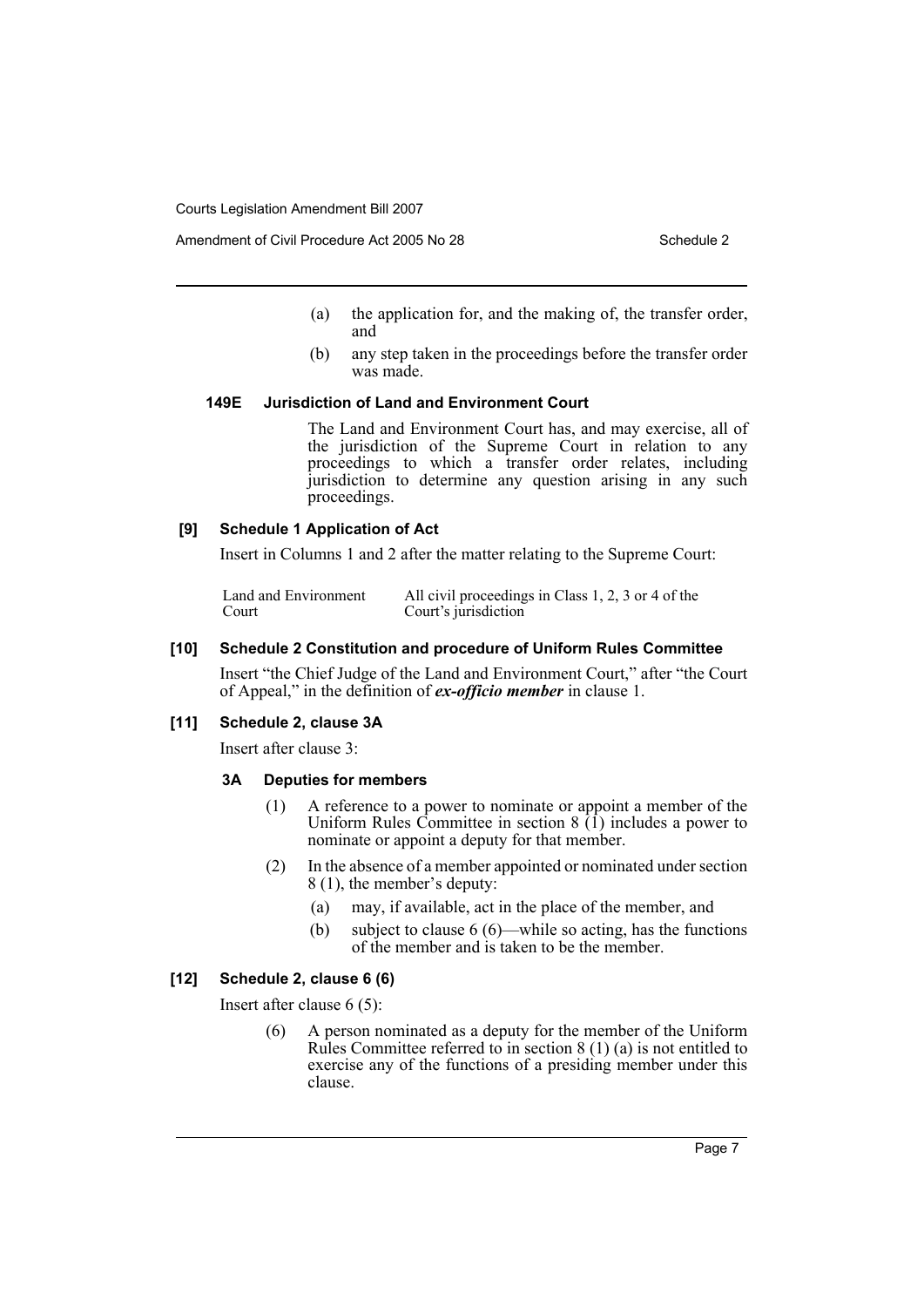Schedule 2 Amendment of Civil Procedure Act 2005 No 28

#### **[13] Schedule 6 Savings, transitional and other provisions**

Insert at the end of clause 1 (1):

*Courts Legislation Amendment Act 2007* (but only to the extent to which it amends this Act)

#### **[14] Schedule 6, Part 4**

Insert after clause 12:

# **Part 4 Provisions consequent on enactment of the Courts Legislation Amendment Act 2007**

#### **13 Definitions**

In this Part:

*relevant commencement date* means the date of the commencement of Schedule 2 [9] to the *Courts Legislation Amendment Act 2007.*

*relevant proceedings* means proceedings in Class 1, 2, 3 or 4 of the jurisdiction of the Land and Environment Court.

*unamended L & E legislation* means the *Land and Environment Court Act 1979* or the rules of court made under that Act, as in force immediately before the relevant commencement date.

#### **14 Regulation**

The *Land and Environment Court Regulation 2005* is taken to have been made under section 18 and may be amended and repealed accordingly.

#### **15 Pending proceedings**

- (1) Subject to subclause (2), this Act and the uniform rules apply to relevant proceedings commenced in the Land and Environment Court before the relevant commencement date in the same way as they apply to relevant proceedings commenced on or after that commencement.
- (2) If relevant proceedings are commenced in the Land and Environment Court before the relevant commencement date, the Land and Environment Court may make such orders dispensing with the requirements of the uniform rules in relation to the proceedings, and such consequential orders (including orders as to costs), as are appropriate in the circumstances.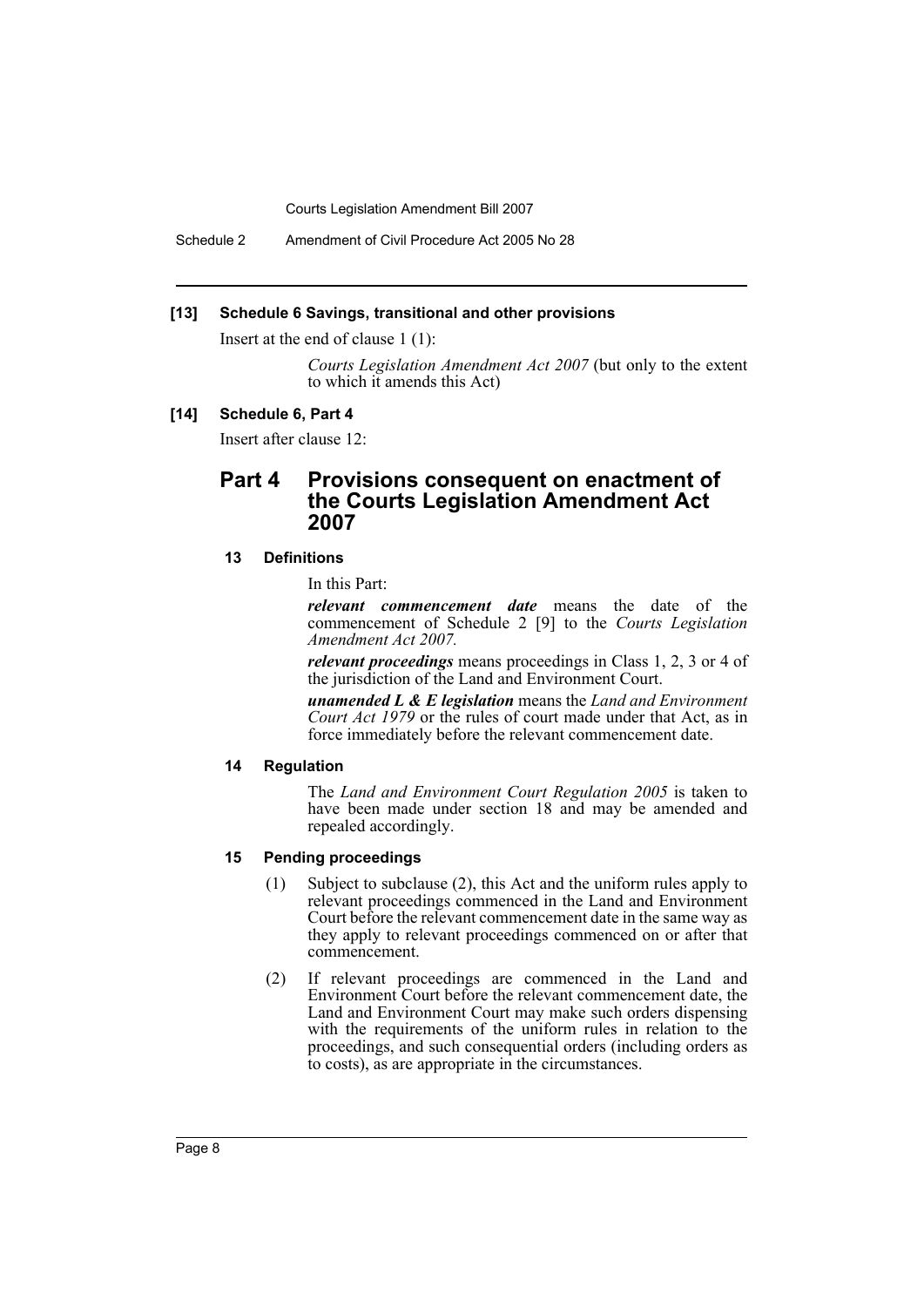Amendment of Civil Procedure Act 2005 No 28 Schedule 2

#### **16 Construction of references**

Subject to the regulations, in any other Act or instrument:

- (a) a reference to a provision of the unamended L  $& \& E$ legislation for which there is a corresponding provision in this Act extends to the corresponding provision of this Act or the uniform rules, and
- (b) a reference to any act, matter or thing referred to in a provision of the unamended L  $\&$  E legislation for which there is a corresponding provision in this Act or the uniform rules extends to the corresponding act, matter or thing referred to in the corresponding provision of this Act or the uniform rules, as the case requires.

#### **17 General saving**

Subject to this Schedule and the regulations:

- (a) anything begun before the relevant commencement date under a provision of the unamended  $L \& E$  legislation for which there is a corresponding provision in this Act or the uniform rules may be continued and completed under the unamended L  $\&$  E legislation as if this Act had not been enacted, and
- (b) subject to paragraph (a), anything done under a provision of the unamended L  $\&$  E legislation for which there is a corresponding provision in this Act or the uniform rules (including anything arising under paragraph (a)) is taken to have been done under the corresponding provision of this Act or the uniform rules, as the case requires.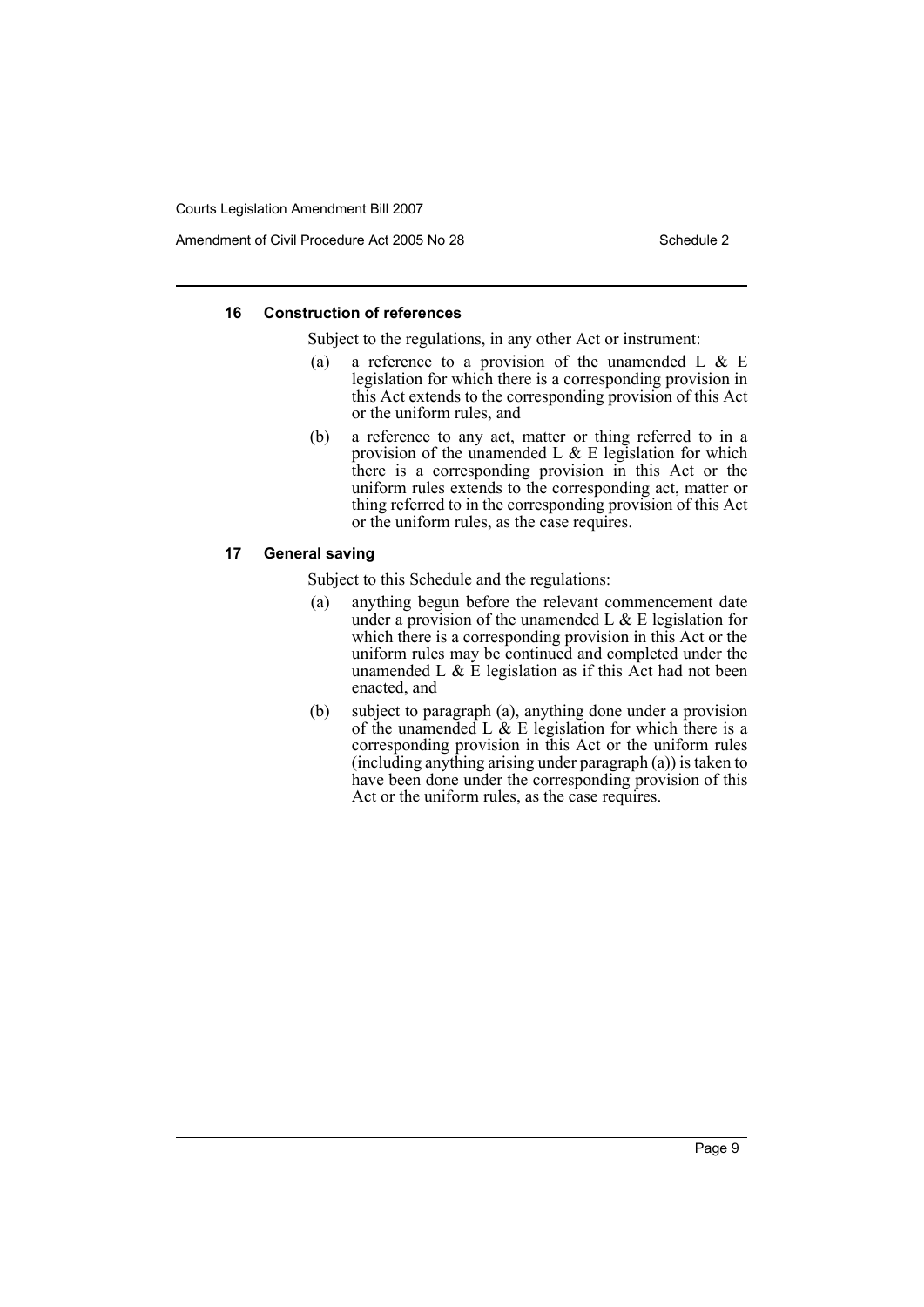Schedule 3 Amendment of Confiscation of Proceeds of Crime Act 1989 No 90

# <span id="page-10-0"></span>**Schedule 3 Amendment of Confiscation of Proceeds of Crime Act 1989 No 90**

(Section 3)

### **[1] Section 87 Provisions relating to courts**

Insert after section 87 (3):

(3A) A Local Court may not make a drug proceeds order against a person for an amount that exceeds the jurisdictional limit of a Local Court when sitting in its General Division within the meaning of the *Local Courts Act 1982*.

# **[2] Section 87 (6) and (7)**

Insert after section 87 (5):

- (6) Nothing in this section prevents a Local Court from exercising its jurisdiction in relation to a freezing notice issued in relation to land or in relation to property whose value exceeds the jurisdictional limit of a Local Court when sitting in its General Division within the meaning of the *Local Courts Act 1982*.
- (7) Proceedings before a Local Court on an application for a forfeiture order or drug proceeds order, or on an application for confirmation or setting aside of a freezing notice, are to be dealt with by the Court sitting in its General Division within the meaning of the *Local Courts Act 1982*.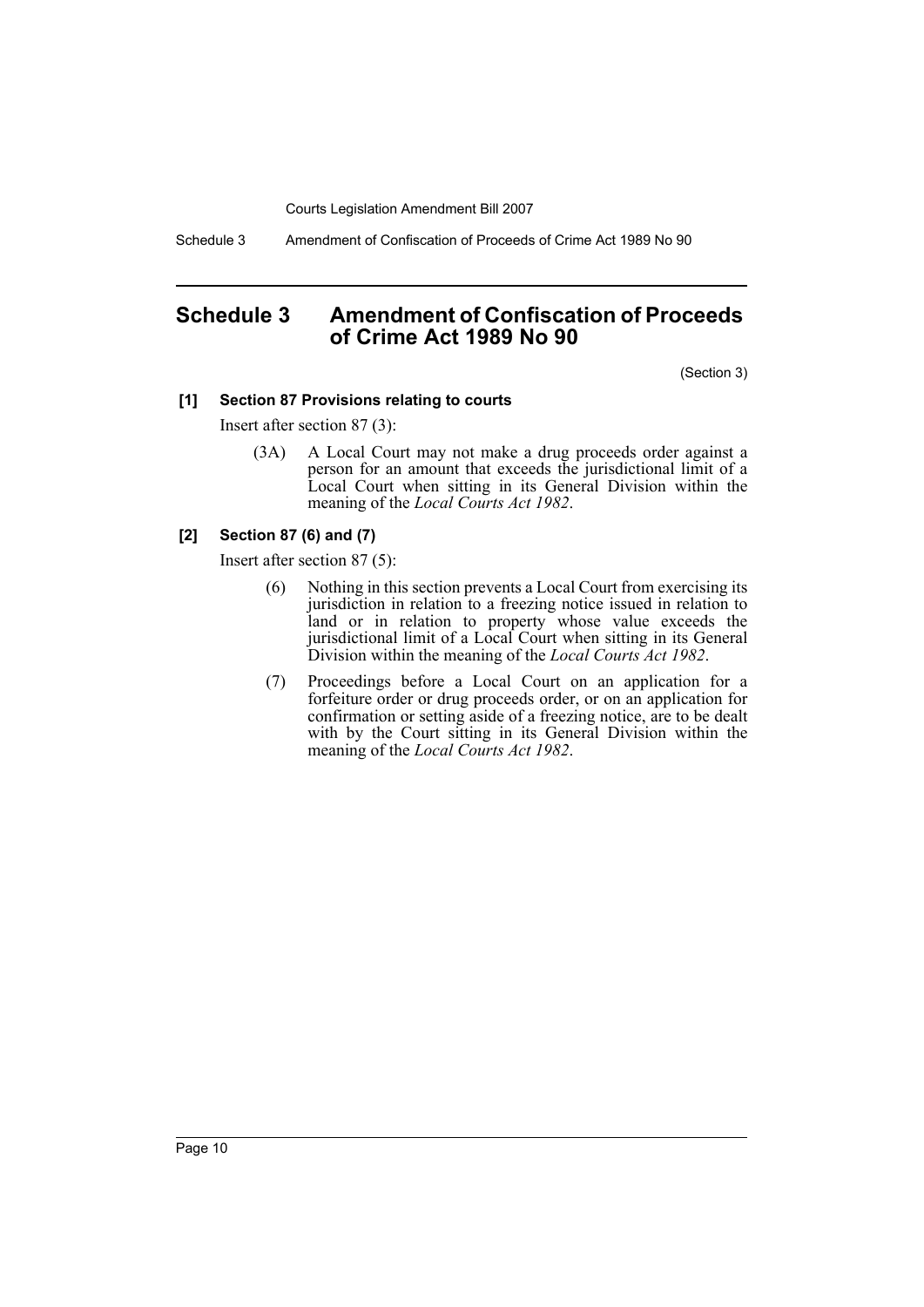Amendment of Coroners Act 1980 No 27 Schedule 4

# **Schedule 4 Amendment of Coroners Act 1980 No 27**

(Section 3)

#### **Section 54A**

Omit the section. Insert instead:

#### **54A Assistance to and from coroners in other jurisdictions**

- (1) The State Coroner may request in writing the person holding a corresponding office in another State or a Territory to provide assistance in connection with the exercise by the State Coroner or another coroner of any power under this Act.
- (2) The State Coroner, at the written request of the person holding a corresponding office in another State or a Territory, may provide assistance to that person or a coroner of that State or Territory in connection with the exercise of a power under the law of that State or Territory.
- (3) For the purpose of providing assistance, the State Coroner or a coroner may exercise any of his or her powers under this Act irrespective of whether he or she would, apart from this section, have authority to exercise that power.

**Note.** The State Coroner has, in addition to all the powers of a coroner, a general function of overseeing and co-ordinating coronial services and ensuring that inquests and other investigations are held. The assistance provided may involve the exercise of administrative powers by the State Coroner or the exercise by him or her or another coroner of coronial powers.

(4) For the purpose of this section, this Act applies as if the matter that is the subject of the request or direction were the subject of an investigation under this Act.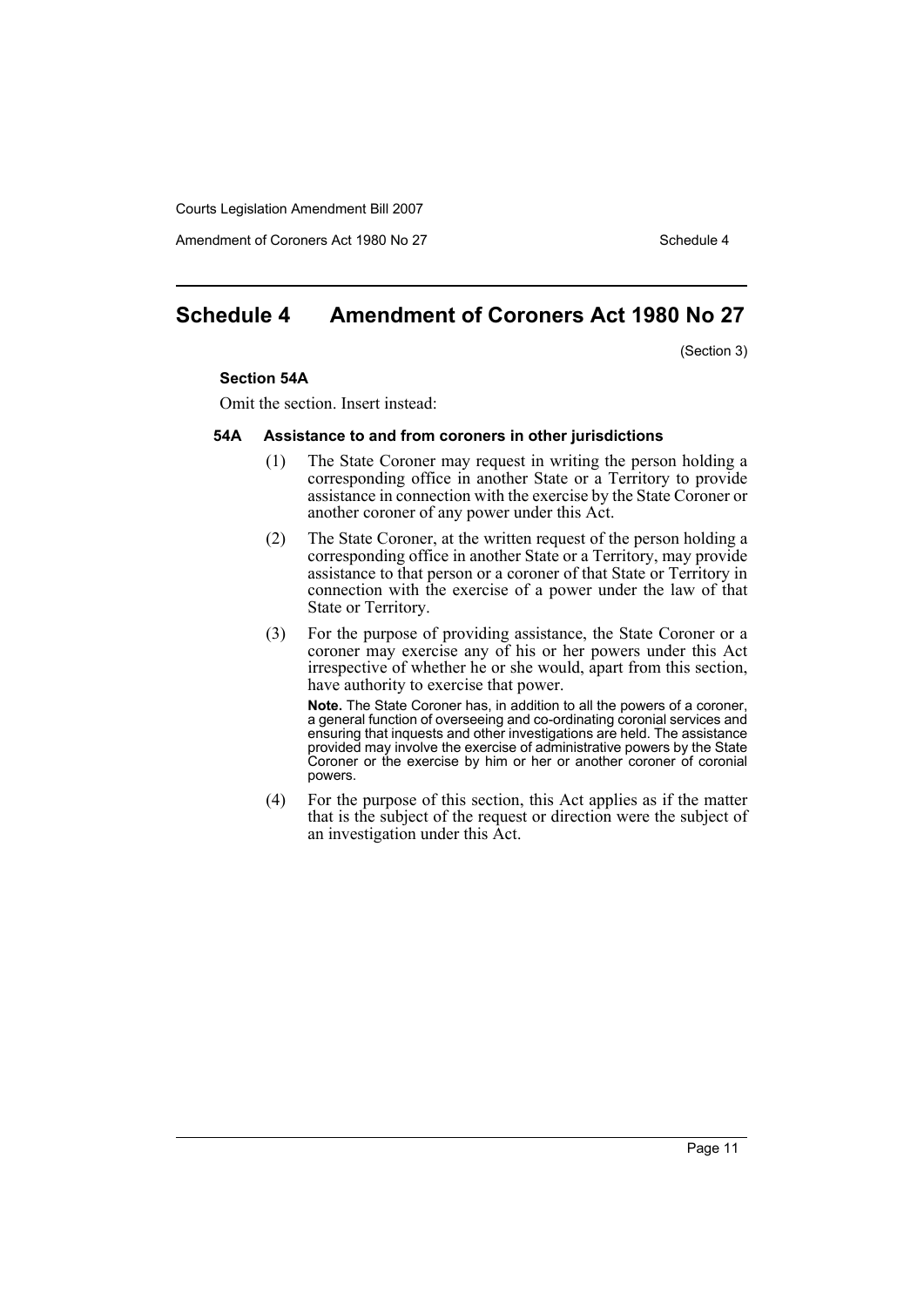Schedule 5 Amendment of District Court Act 1973 No 9

# <span id="page-12-0"></span>**Schedule 5 Amendment of District Court Act 1973 No 9**

(Section 3)

**[1] Section 18G Registrars**

Omit section 18G (3) and (5).

# **[2] Section 18I Assistant registrars**

Omit section 18I (2) and (3).

# **[3] Section 18L**

Insert after section 18K:

#### **18L Exercise of functions by registrars, deputy registrars and other officers of the Local Courts**

- (1) The registrar of a Local Court may, subject to the civil procedure rules and criminal procedure rules, exercise the functions of a registrar of the District Court for Sydney or another proclaimed place and, when exercising those functions, is taken to be the registrar of the District Court for Sydney or the proclaimed place.
- (2) The deputy registrar of a Local Court may, subject to the civil procedure rules and criminal procedure rules, exercise the functions of an assistant registrar of the District Court for Sydney or another proclaimed place and, when exercising those functions, is taken to be an assistant registrar of the District Court for Sydney or the proclaimed place.
- (3) An officer of a Local Court may, subject to the civil procedure rules and criminal procedure rules, exercise the functions of an officer of the District Court and, when exercising those functions, is taken to be an officer of the District Court.

# **[4] Section 44 Actions**

Insert "(if any)" after "amount" in section 44 (1) (a) (ii).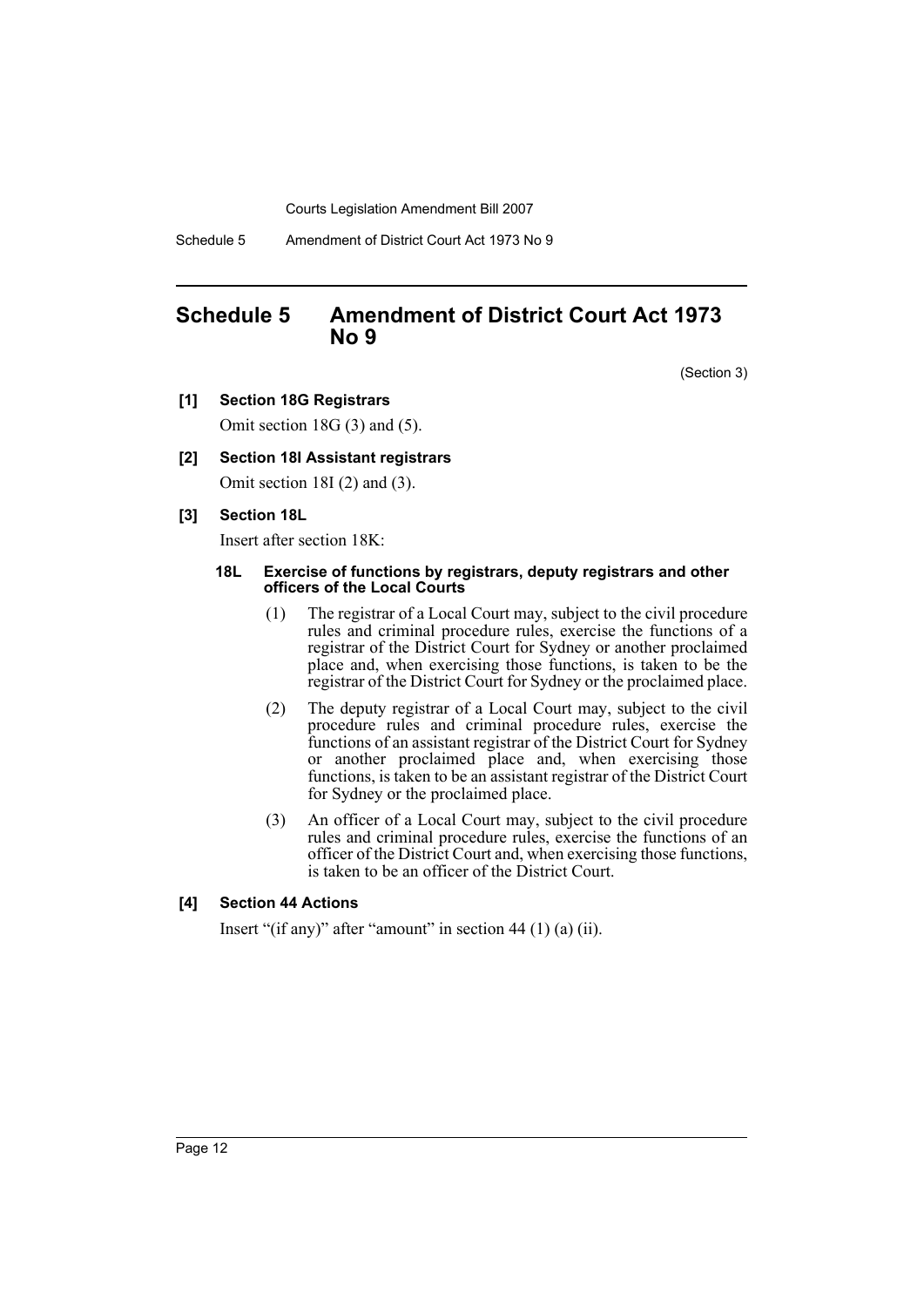Amendment of Land and Environment Court Act 1979 No 204 Schedule 6

# <span id="page-13-0"></span>**Schedule 6 Amendment of Land and Environment Court Act 1979 No 204**

(Section 3)

#### **[1] Section 4 Definitions**

Omit the definition of *Division* from section 4 (1).

# **[2] Section 4 (1)**

Insert in alphabetical order:

*practice note* means a practice note issued under section 76.

# **[3] Section 4 (1), definition of "registrar"**

Omit the definition. Insert instead:

*Registrar* means the Registrar of the Court.

#### **[4] Section 4 (1), definition of "rules"**

Omit the definition. Insert instead:

*rules* means rules of the Court.

# **[5] Section 13 Acting Commissioners**

Omit section 13 (3). Insert instead:

- (3) The person so appointed has and may exercise, for the time and subject to the conditions or limitations specified in the instrument of appointment, the functions of a Commissioner and is, for the purposes of this or any other Act, deemed to be:
	- (a) in the case of a person acting on a full-time basis—a full-time Commissioner, and
	- (b) in the case of a person acting on a part-time basis—a part-time Commissioner.

# **[6] Section 13 (5)**

Omit "*Public Service Act 1979*".

Insert instead "*Public Sector Employment and Management Act 2002*".

# **[7] Sections 15 and 66**

Omit "registrar" and "assistant registrar" wherever occurring.

Insert instead "Registrar" and "Assistant Registrar", respectively.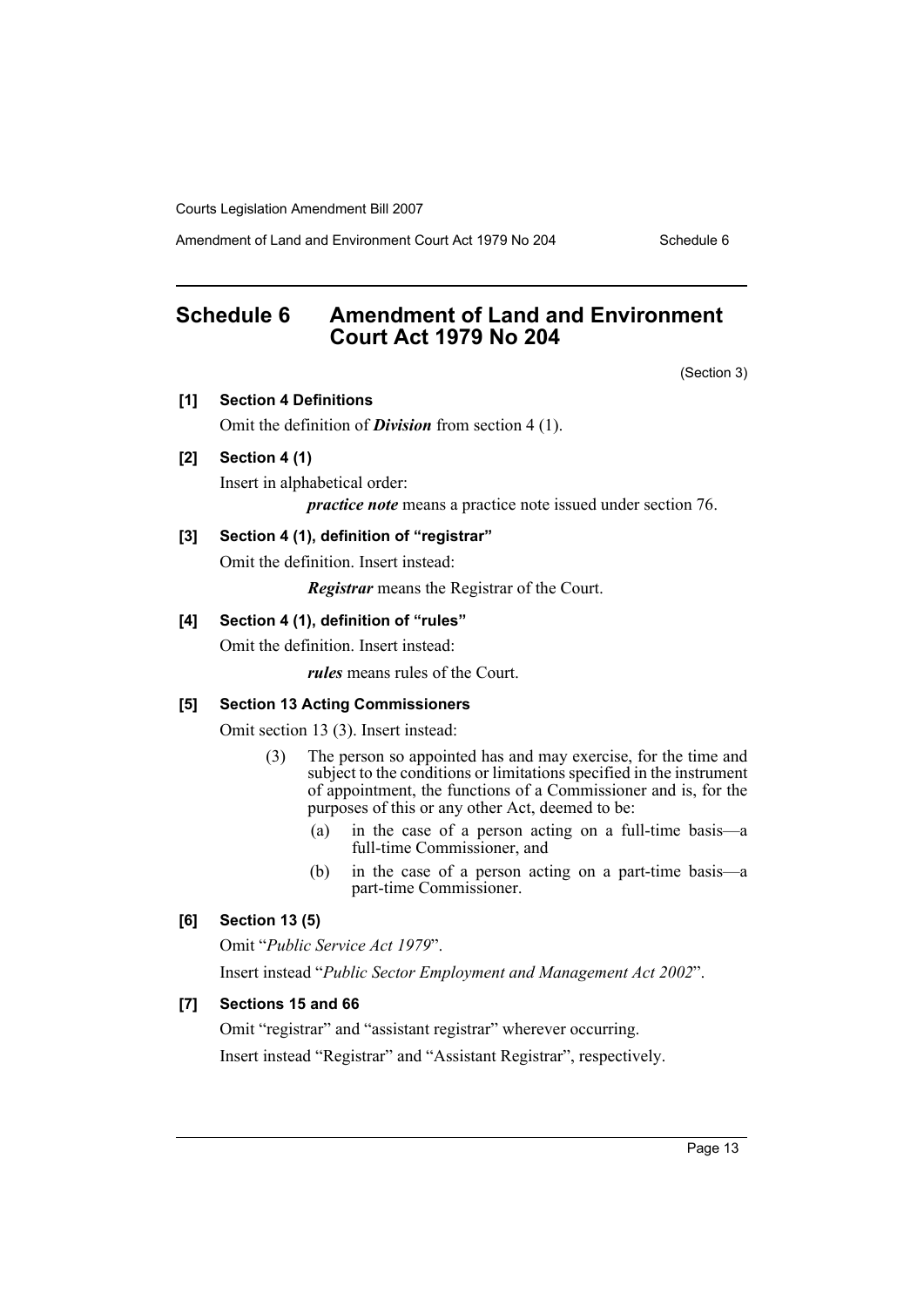Schedule 6 Amendment of Land and Environment Court Act 1979 No 204

#### **[8] Section 15 Appointment of other officers**

Omit "may be appointed and employed under and subject to the *Public Service Act 1979*" from section 15 (1).

Insert instead "may be employed under the *Public Sector Employment and Management Act 2002*".

### **[9] Section 21 Class 5—environmental planning and protection summary enforcement**

Omit section 21 (c).

# **[10] Part 4 Exercise of jurisdiction**

Omit Divisions 1 and 2.

### **[11] Section 30 Arrangement of business of the Court**

Omit "whose qualification" from section 30 (2B).

Insert instead "whose only qualification".

### **[12] Section 31**

Omit the section. Insert instead:

# **31 Irregularity of proceedings**

- (1) This section applies if the Court determines, on application by a party or of its own motion, that any proceedings before it are not being dealt with in the manner appropriate to the class of jurisdiction to which they belong.
- (2) In the circumstances referred to in subsection (1), the Court may make either of the following orders on such terms as may be necessary:
	- (a) an order that the proceedings be dismissed,
	- (b) an order that the proceedings be dealt with in the appropriate manner.
- (3) If the Court makes an order referred to in subsection (2) (b):
	- (a) the proceedings are taken to have been duly commenced, and
	- (b) any step that has been taken in the proceedings is deemed to have been duly taken.
- (4) The Court may make such orders as it thinks fit for the future conduct of the proceedings.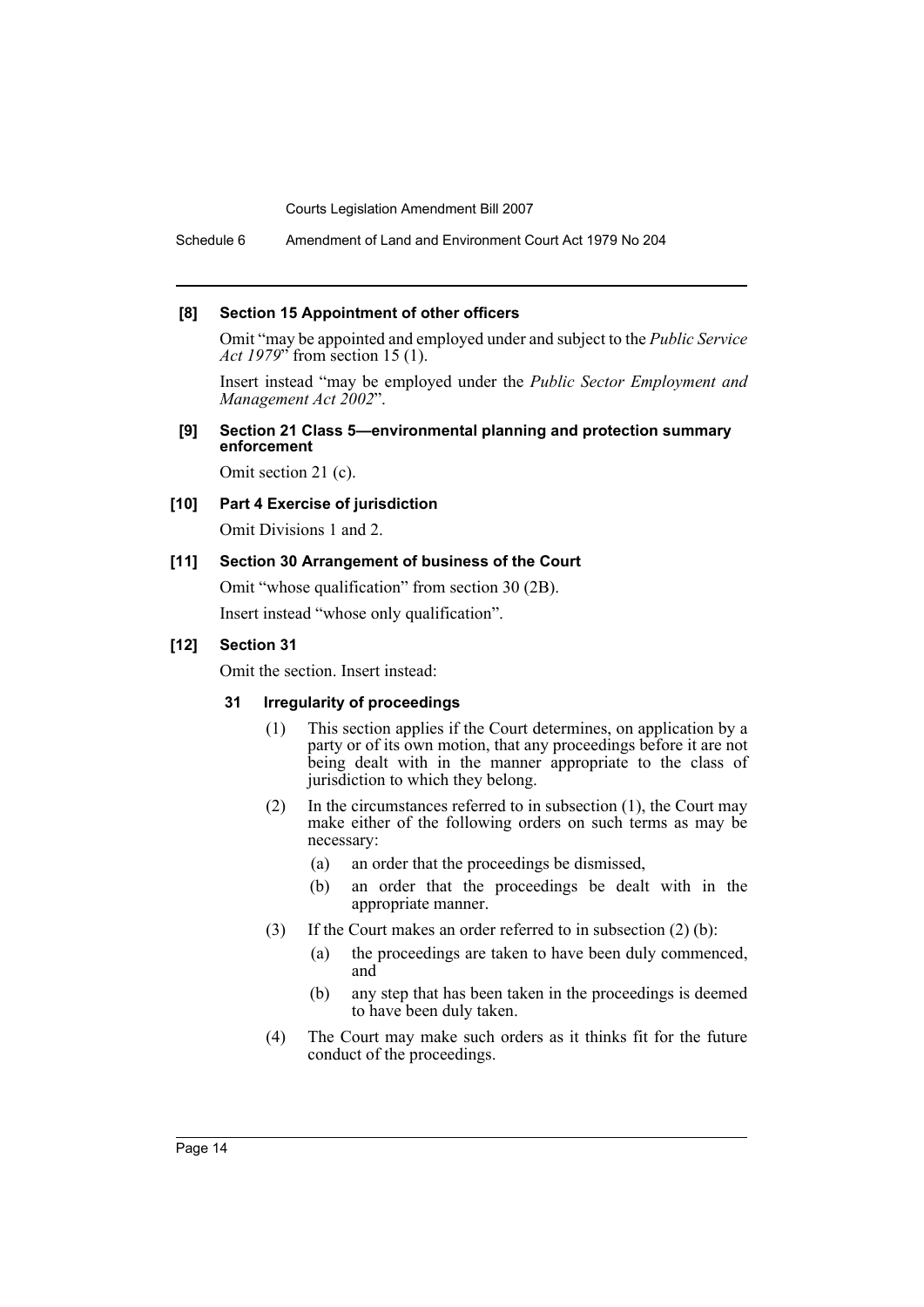# **[13] Section 32 Validity of proceedings in any Division**

Omit the section.

#### **[14] Section 33, heading**

Omit "**in the Divisions**". Insert instead "**generally**".

#### **[15] Section 34**

Omit the section. Insert instead:

# **34 Conciliation conferences**

- (1) If proceedings are pending in Class 1, 2 or 3 of the Court's jurisdiction, the Court:
	- (a) may arrange a conciliation conference between the parties or their representatives, with or without their consent, and
	- (b) if it does so, must notify the parties or their representatives of the time and place fixed for the conference.
- (2) A conciliation conference is to be presided over by a single Commissioner.
- (3) If, either at or after a conciliation conference, agreement is reached between the parties or their representatives as to the terms of a decision in the proceedings that would be acceptable to the parties (being a decision that the Court could have made in the proper exercise of its functions), the Commissioner:
	- (a) must dispose of the proceedings in accordance with the decision, and
	- (b) must set out in writing the terms of the decision.
- (4) If no such agreement is reached, the Commissioner must terminate the conciliation conference and:
	- (a) unless the parties consent under paragraph (b), must make a written report to the Court:
		- (i) stating that no such agreement has been reached and that the conciliation conference has been terminated, and
		- (ii) setting out what in the Commissioner's view are the issues in dispute between the parties, or
	- (b) if the parties consent to the Commissioner disposing of the proceedings, must dispose of the proceedings:
		- (i) following a hearing, whether held forthwith or later, or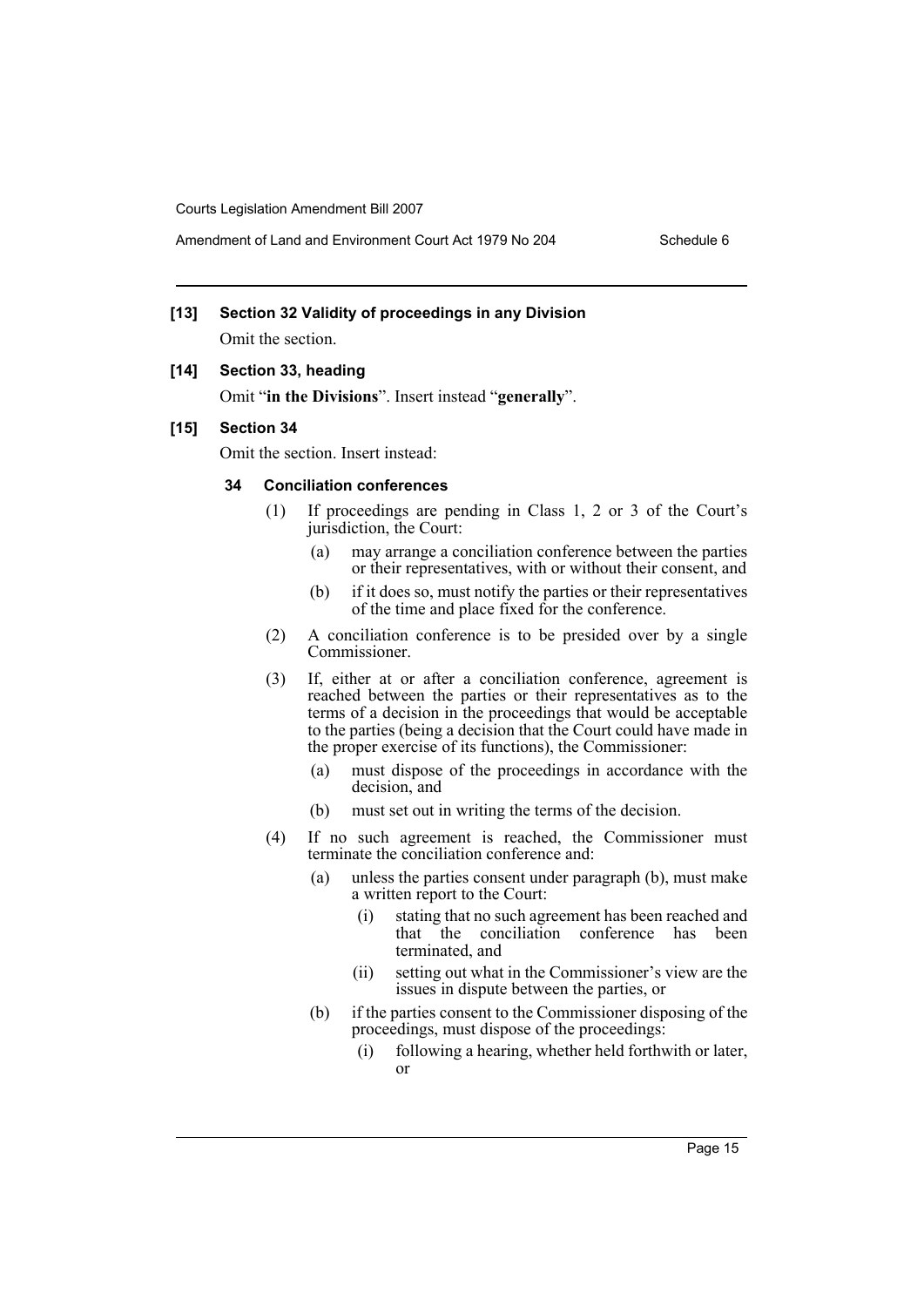Schedule 6 Amendment of Land and Environment Court Act 1979 No 204

- (ii) with the consent of the parties, on the basis of what has occurred at the conciliation conference.
- (5) The Commissioner, when giving his or her decision under subsection (4) (b), is to give reasons for the decision:
	- (a) in writing, or
	- (b) orally and recorded by means that can be reproduced.
- (6) If satisfied that there is a good reason to do so, the Commissioner may adjourn the conciliation conference to a time and place fixed in consultation with the Registrar.
- (7) Subject to this Act and the rules, the Commissioner disposing of, or hearing and disposing of, proceedings pursuant to subsection (3) or (4) (b) has and may exercise the functions of the Court.
- (8) The decision of the Commissioner under subsection (3) or (4) (b) is taken to be the decision of the Court.
- (9) If a report is made to the Court under subsection  $(4)$   $(a)$ , it must, as soon as practicable, furnish a copy of the report to each of the parties.
- (10) If an agreement is reached between the parties and proceedings are being dealt with under subsection  $(3)$ , any document signed by the parties is admissible as to the fact that such an agreement has been reached and as to the substance of the agreement.
- (11) Subject to subsections (10) and (12):
	- (a) evidence of anything said or of any admission made in a conciliation conference is not admissible in any proceedings before any court, tribunal or body, and
	- (b) a document prepared for the purposes of, or in the course of, or as a result of, a conciliation conference, or any copy of such a document, is not admissible in evidence in any proceedings before any court, tribunal or body.
- (12) Subsection (11) does not apply with respect to any evidence or document if the parties consent to the admission of the evidence or document.
- (13) The Commissioner presiding over a conference under this section in relation to any proceedings is disqualified from further participation in those proceedings, unless the parties otherwise agree.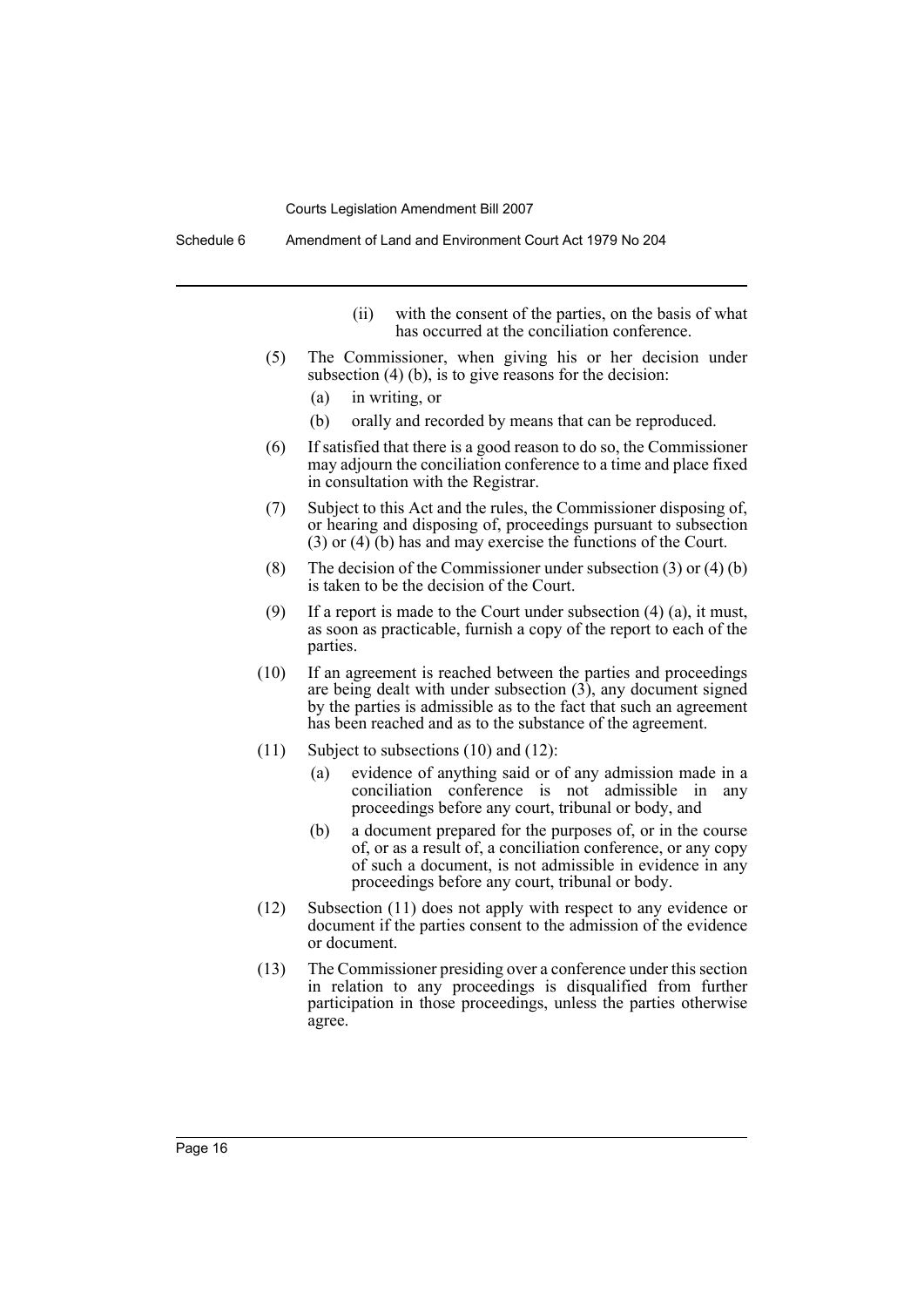Amendment of Land and Environment Court Act 1979 No 204 Schedule 6

(14) Unless otherwise directed by the Chief Judge, the Registrar may preside over a conference under this section and, in that event, a reference in this section to a Commissioner includes a reference to the Registrar.

# **[16] Section 34B Arrangements for dealing with on-site hearing matters**

Omit "a conference" from section 34B (1).

Insert instead "an on-site conference".

# **[17] Section 34B (2) and (3)**

Omit "conference" wherever occurring. Insert instead "on-site conference".

# **[18] Section 34B (4)**

Omit the subsection. Insert instead:

- (4) The Commissioner, when giving his or her decision, is to give reasons for the decision:
	- (a) in writing, or
	- (b) orally and recorded by means that can be reproduced.

# **[19] Section 34B (5)**

Omit " $(5)$ ,  $(6)$  and  $(7)$ ". Insert instead " $(5)$  and  $(6)$ ".

# **[20] Section 35 Inquiries by Commissioners**

Omit "registrar" from section 35 (3). Insert instead "Court".

# **[21] Section 35 (5)**

Omit "section 67 (paragraphs (d) and (e) excepted)". Insert instead "section 68 of the *Civil Procedure Act 2005*".

# **[22] Section 36 (5) and (6)**

Omit section 36 (5)–(7). Insert instead:

- (5) Proceedings that are before a Commissioner under section 34, or under this section, may be referred or removed for hearing and determination by a Judge in the same way as proceedings before an associate Judge may be referred or removed for hearing and determination by a Judge in the Supreme Court.
- (6) The power of a Commissioner to refer proceedings pursuant to subsection (5) is subject to any contrary order of the Chief Judge.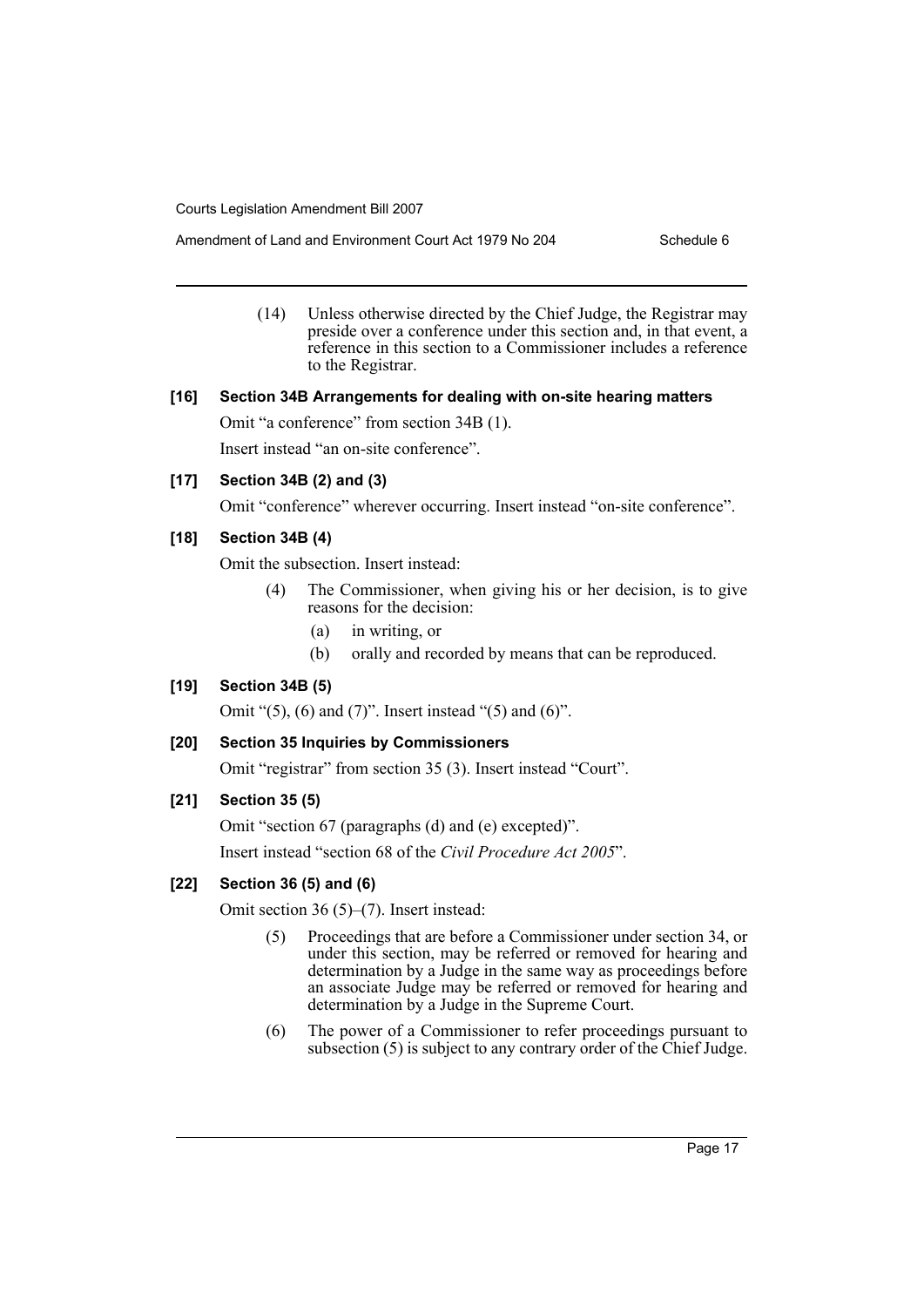Schedule 6 Amendment of Land and Environment Court Act 1979 No 204

- **[23] Section 61 Manner in which appeals to the Court to be made** Omit section 61 (1).
- **[24] Part 5A Mediation and neutral evaluation** Omit the Part.

#### **[25] Section 65 Issue of process**

Omit "prescribed by the rules". Insert instead "approved under section 77A".

#### **[26] Section 67 Powers of the Court as to the production of evidence**

Insert at the end of the section:

(2) This section does not apply to proceedings in Class 1, 2, 3 or 4 of the Court's jurisdiction.

#### **[27] Section 68 Amendments and irregularities**

Insert after section 68 (3):

(4) This section does not apply to proceedings in Class 1, 2, 3 or 4 of the Court's jurisdiction.

#### **[28] Sections 69–69B**

Omit the sections.

#### **[29] Section 71 Proceedings in Supreme Court**

Insert after section 71 (1):

(2) The jurisdiction conferred on the Court in respect of proceedings referred to in section 20 (1) (e) is not limited by any provision of the *Civil Procedure Act 2005* or the uniform rules under that Act.

#### **[30] Section 72 Transfer of proceedings from Supreme Court**

Insert at the end of the section:

(2) This section does not apply to proceedings in Class 1, 2, 3 or 4 of the Court's jurisdiction.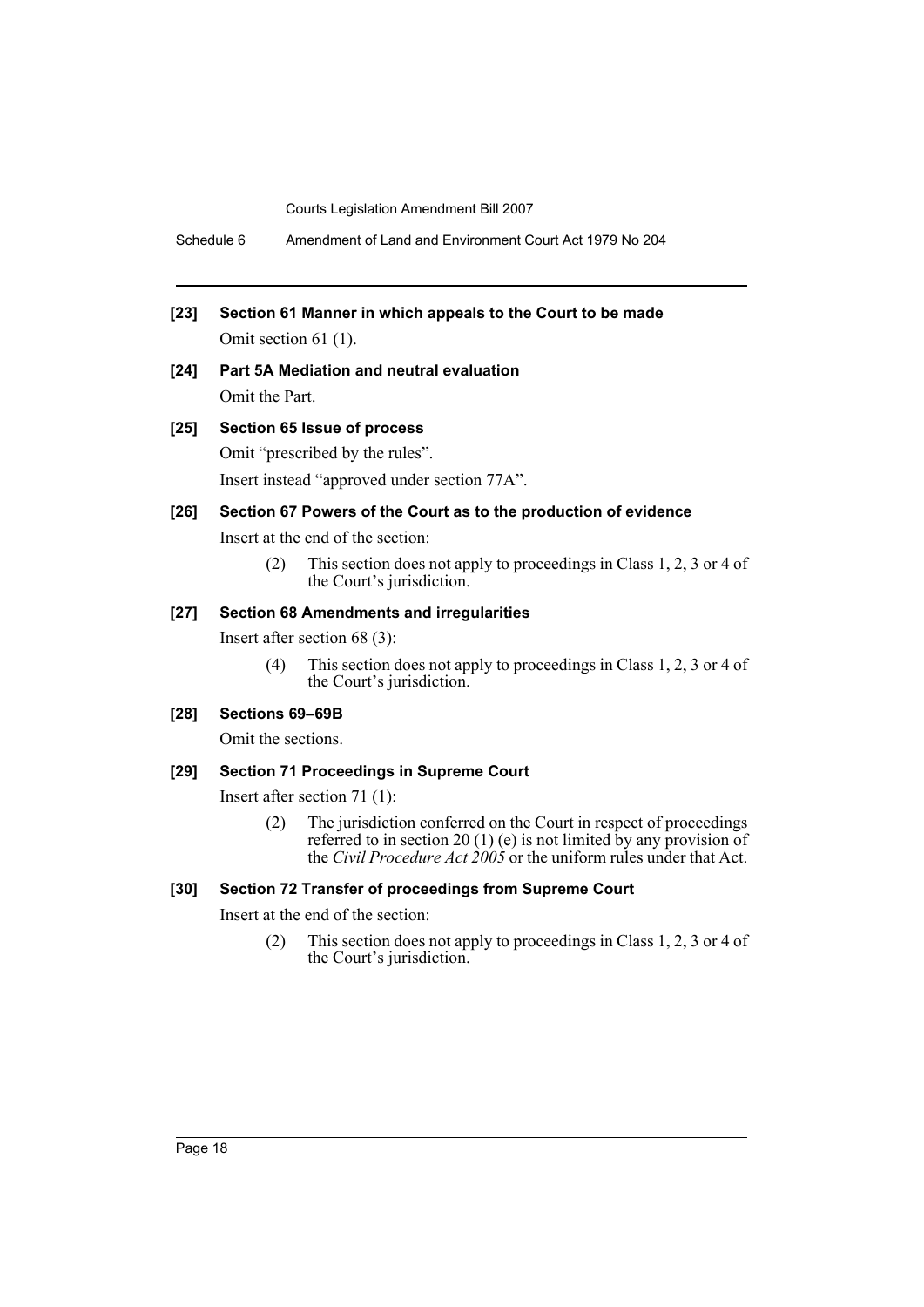Amendment of Land and Environment Court Act 1979 No 204 Schedule 6

### **[31] Section 73**

Omit the section. Insert instead:

- **73 Proceedings after transfer** (cf Civil Procedure Act 2005, section 148)
	- (1) Subject to the rules, any proceedings with respect to which an order under section 72 is made are to continue in the Court as if they had been duly commenced in the Court on the date on which they were commenced in the Supreme Court.
	- (2) For the purposes of any proceedings continued in the Court, any admission duly made in the Supreme Court is to be treated as if it had been duly made in the Court.
	- (3) Subject to the rules, the power of the Court to make orders as to costs includes a power to make orders with respect to the costs of:
		- (a) the application for, and the making of, the order under section 72, and
		- (b) any step taken in the proceedings before the order under section 72 was made.

# **[32] Section 74 Rules**

Omit section 74 (1) (a1).

# **[33] Section 74 (6)–(8)**

Omit section 74 (6) and (7). Insert instead:

- (6) This section does not give power to make rules with respect to any matter for which rules may be made under section  $38$  of the *Legal Profession Act 2004* or any matter relating to costs that is regulated by Part 3.2 of that Act.
- (7) The rules made under this section may authorise or require the use of an electronic case management system established under section 14B of the *Electronic Transactions Act 2000* in relation to any proceedings in a court in respect of which the use of such a system is authorised by an order in force under section 14C of that Act.
- (8) The rules made under this section may provide for the exercise by the Registrar or any other officer of the Court of any of the Court's administrative or judicial functions under this or any other Act and for the review by the Court of the exercise by the Registrar or any other such officer of any such function.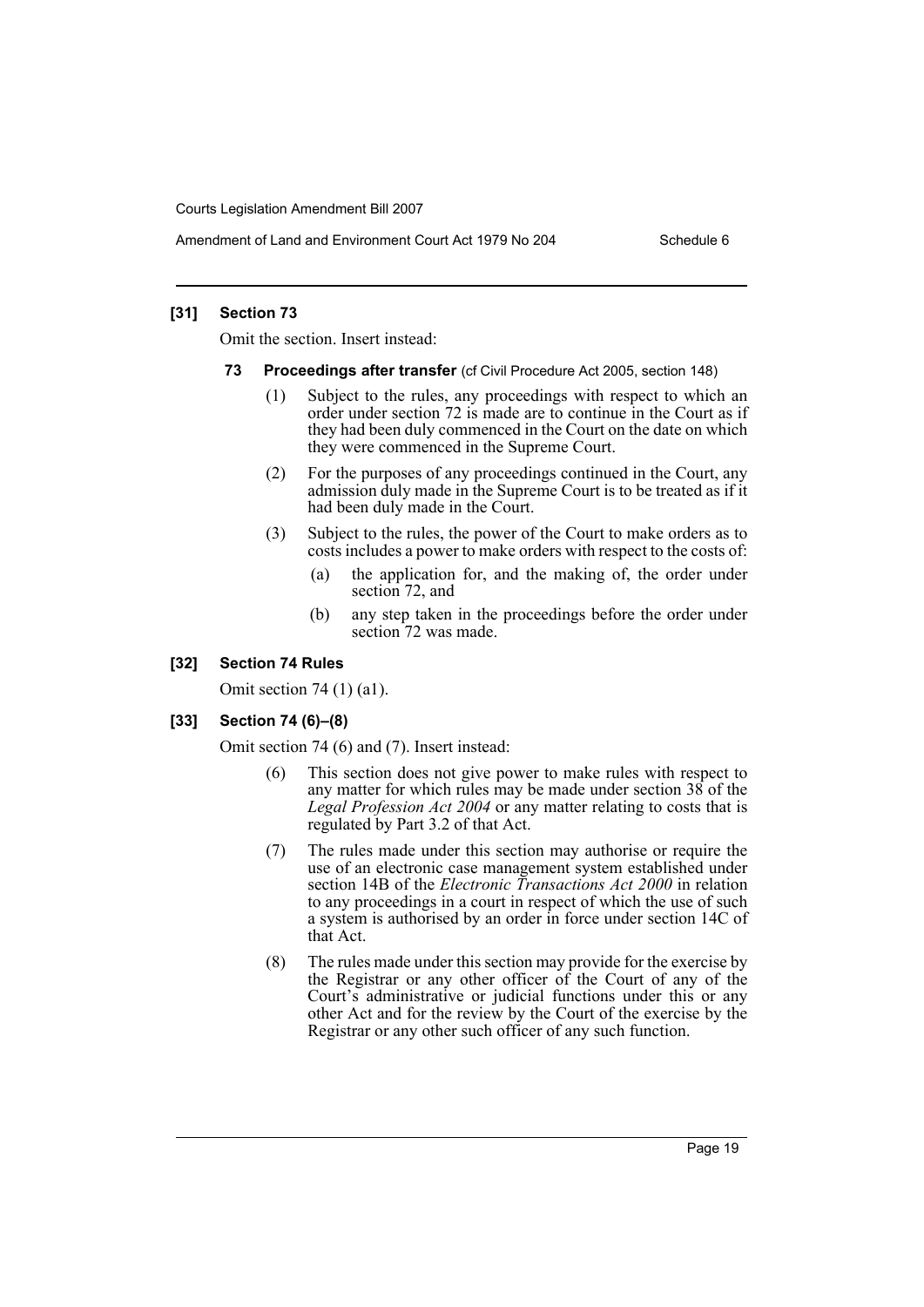Schedule 6 Amendment of Land and Environment Court Act 1979 No 204

#### **[34] Sections 75–77A**

Insert after section 74:

**75 Court may dispense with rules in particular cases** (cf Civil Procedure Act 2005, section 14)

> The Court may, by order, dispense with any requirements of the rules if satisfied that it is appropriate to do so in the circumstances of the case.

- **76 Practice notes** (cf Civil Procedure Act 2005, section 15)
	- (1) Subject to the rules, the Chief Judge may issue practice notes in relation to any matter with respect to which rules may be made.
	- (2) Part 6 of the *Interpretation Act 1987* applies to a practice note issued under this section in the same way as it applies to a rule of court.
	- (3) This section does not apply to proceedings in Class 1, 2, 3 or 4 of the Court's jurisdiction.

#### **77 Court may give directions in circumstances not covered by rules**  (cf Civil Procedure Act 2005, section 16)

- (1) In relation to particular proceedings, the Court may give directions with respect to any aspect of practice or procedure for which the rules or practice notes do not provide.
- (2) Anything done in accordance with such a direction (including the commencing of proceedings and the taking of any step in proceedings) is taken to have been validly done.
- (3) This section does not apply to proceedings in Class 1, 2, 3 or 4 of the Court's jurisdiction.
- **77A Forms** (cf Civil Procedure Act 2005, section 17)
	- (1) The Chief Judge:
		- (a) may approve forms for documents to be used in connection with proceedings, and
		- (b) in the case of documents filed with a court, or issued by a court, by means of an ECM system within the meaning of the *Electronic Transactions Act 2000*, may approve the format in which such documents are to be filed or issued.
	- (2) Copies of the approved forms are to be made available for public inspection at each registry of the Court and on the Court's internet website.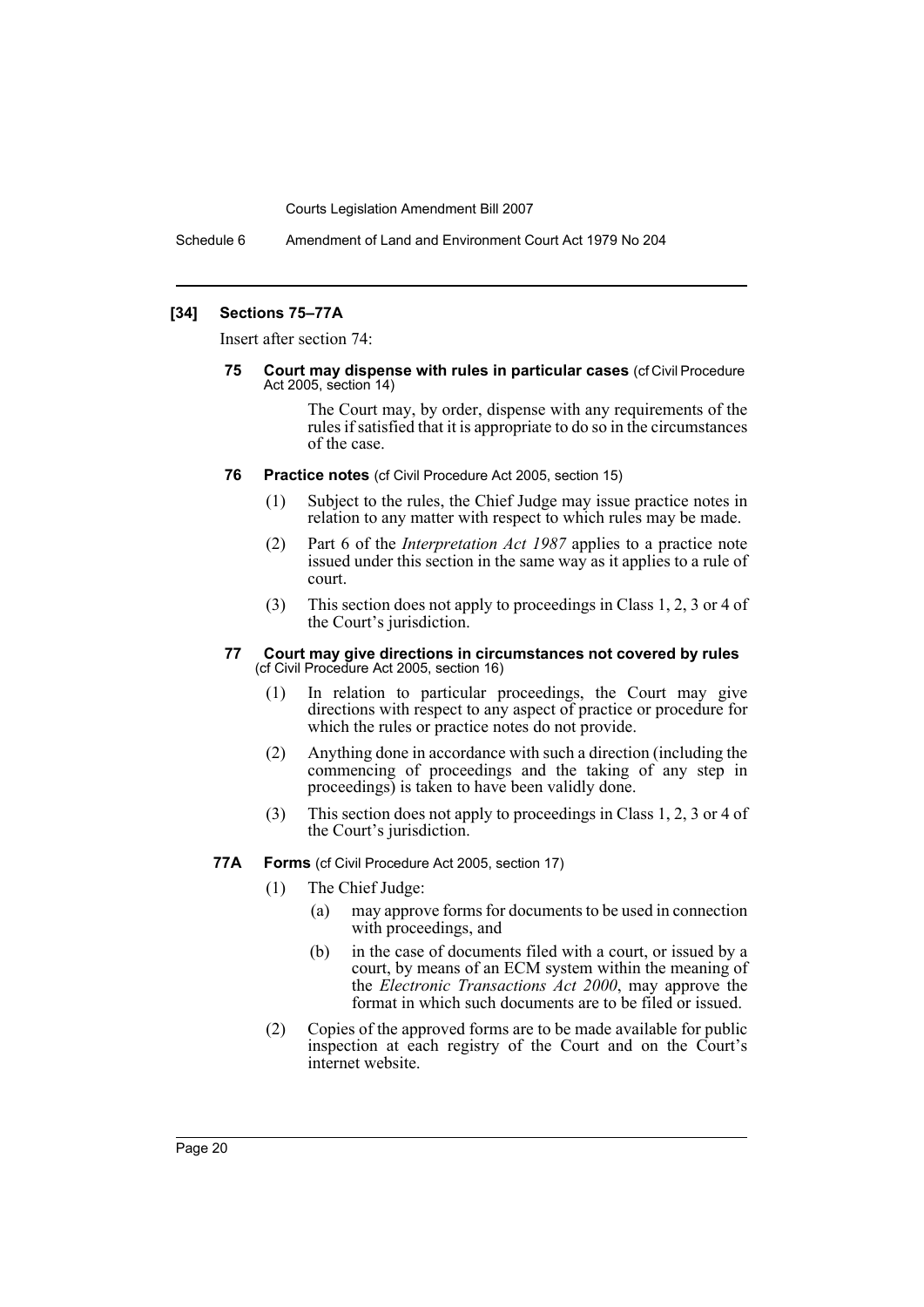- (3) If a form is approved in relation to a document to be used in connection with proceedings, a document that is filed with or issued by the Court is to be in that form.
- (4) If a form is approved under section 17 of the *Civil Procedure Act 2005* in relation to the same matter as that for which a form is approved under subsection (1), the form to be used is the form approved under subsection (1).

#### **[35] Schedule 1 The Commissioners**

Omit "*Public Service Act 1979*" from clause 3.

Insert instead "*Public Sector Employment and Management Act 2002*".

#### **[36] Schedule 3 Savings, transitional and other provisions**

Insert before clause 1:

# **Part 1 General**

#### **1A Regulations**

(1) The regulations may contain provisions of a savings or transitional nature consequent on the enactment of the following Acts:

*Courts Legislation Amendment Act 2007*, but only in relation to the amendments made to this Act

- (2) Any such provision may, if the regulations so provide, take effect from the date of assent to the Act concerned or a later date.
- (3) To the extent to which any such provision takes effect from a date that is earlier than the date of its publication in the Gazette, the provision does not operate so as:
	- (a) to affect, in a manner prejudicial to any person (other than the State or an authority of the State), the rights of that person existing before the date of its publication, or
	- (b) to impose liabilities on any person (other than the State or an authority of the State) in respect of anything done or omitted to be done before the date of its publication.

# **Part 2 Provisions consequent on enactment of other Acts**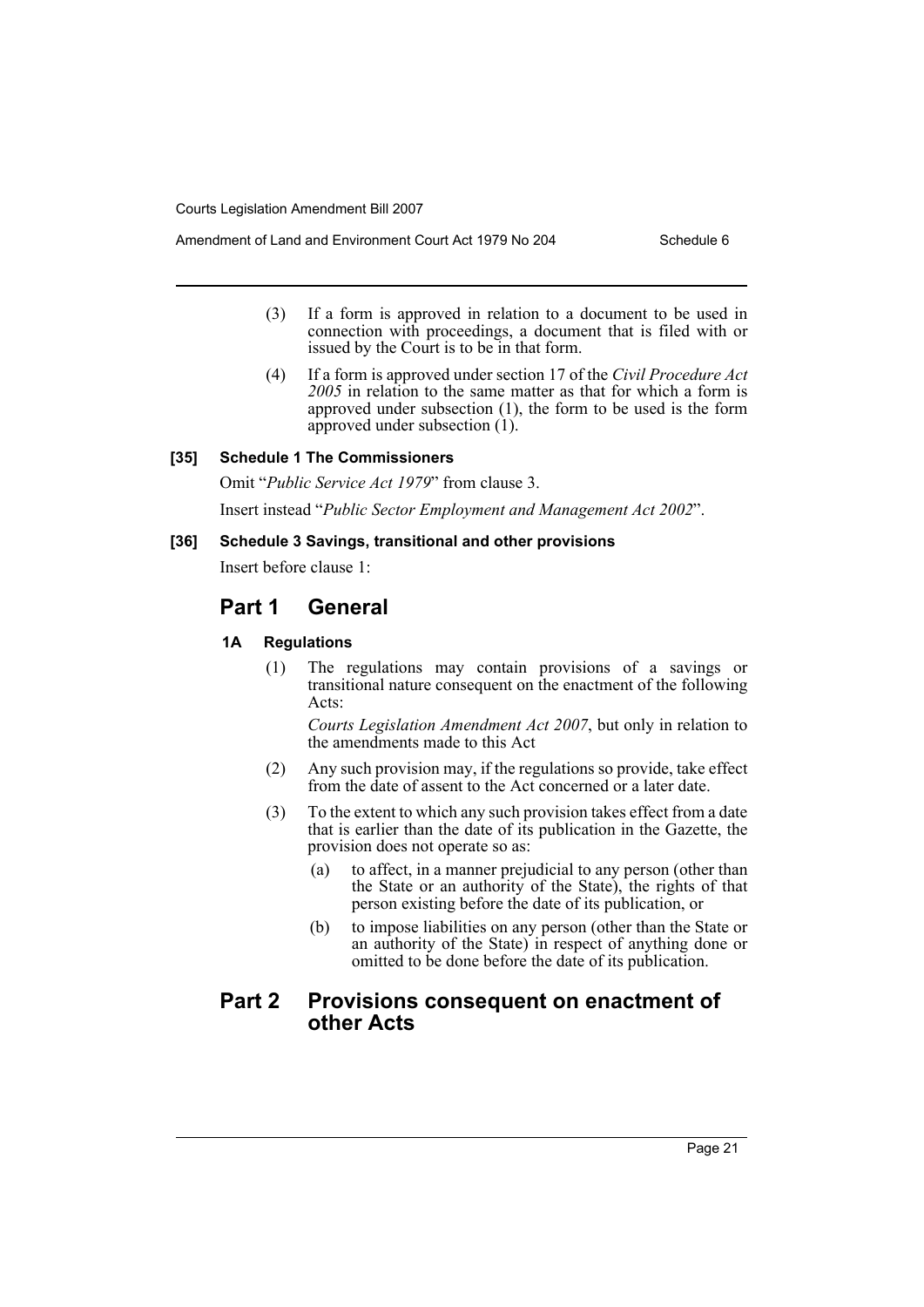Schedule 6 Amendment of Land and Environment Court Act 1979 No 204

# **[37] Schedule 3, clause 8**

Insert after clause 7:

#### **8 Provisions consequent on enactment of Courts Legislation Amendment Act 2007**

- (1) Section 32, as in force immediately before being repealed by Schedule 6<sup>[13]</sup> to the *Courts Legislation Amendment Act 2007*, continues to apply to proceedings commenced in a Division of the Court before, but not yet finalised by, the date of the commencement of Schedule 6 [13] as if it had not been repealed.
- (2) The amendments to this Act that are made by the *Courts Legislation Amendment Act 2007* do not affect the validity of any form in force before the commencement of Schedule 6 [34] to that Act.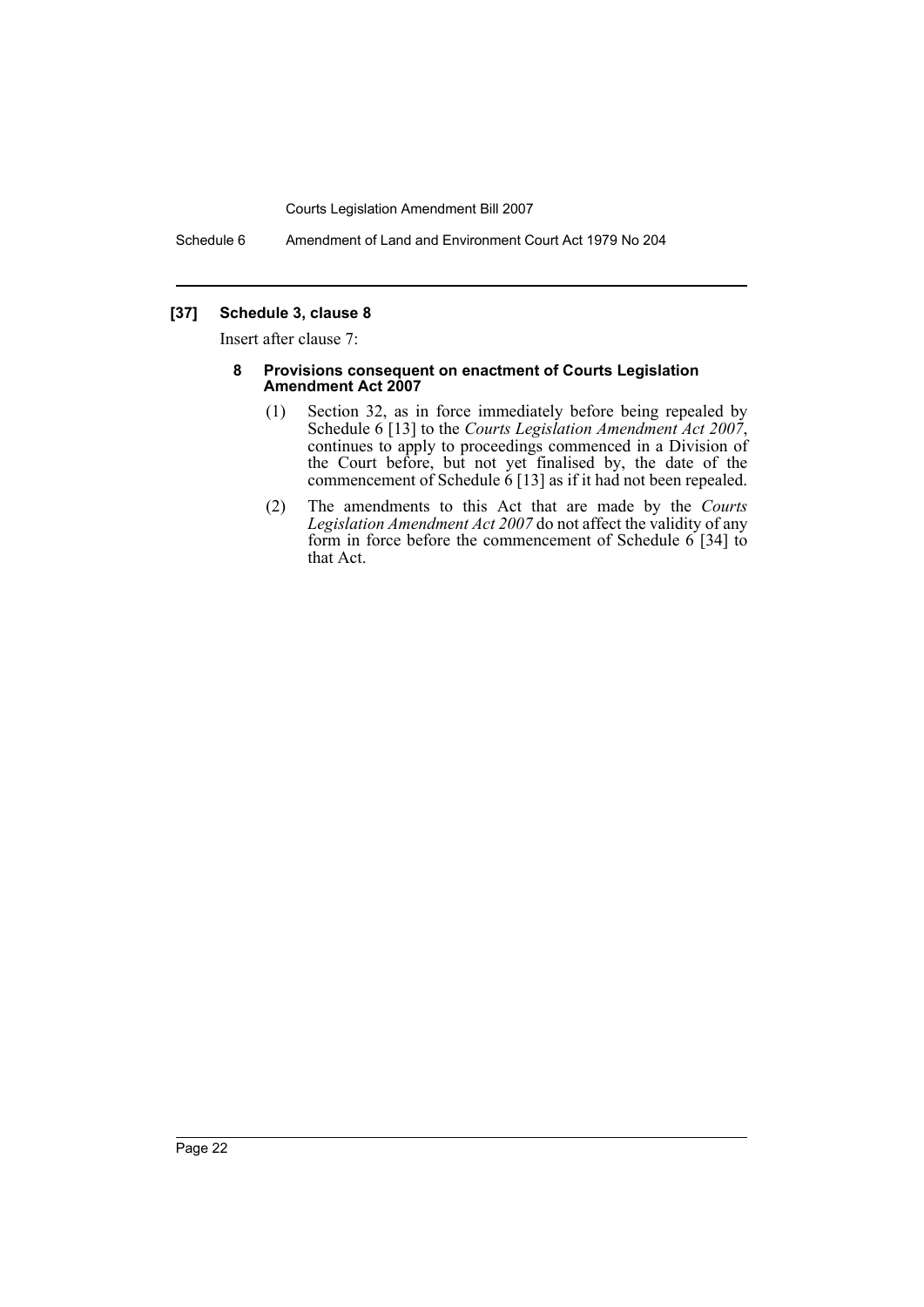Amendment of Local Courts Act 1982 No 164 Schedule 7

# <span id="page-23-0"></span>**Schedule 7 Amendment of Local Courts Act 1982 No 164**

(Section 3)

### **[1] Section 10CA**

Insert after section 10C:

#### **10CA Exercise of functions by registrars, assistant registrars and other officers of the District Court**

- (1) A registrar of the District Court may, subject to the rules, exercise the functions of the registrar of a Local Court and, when exercising those functions, is taken to be the registrar of the Local Court.
- (2) An assistant registrar of the District Court may, subject to the rules, exercise the functions of a deputy registrar of a Local Court and, when exercising those functions, is taken to be a deputy registrar of the Local Court.
- (3) An officer of the District Court may, subject to the rules, exercise the functions of an officer of a Local Court and, when exercising those functions, is taken to be an officer of the Local Court.

# **[2] Part 7, heading**

Omit the heading. Insert instead:

# **Part 7 Civil proceedings in Local Courts**

**[3] Part 7, Division 1, heading**

Omit the heading. Insert instead:

# **Division 1 Jurisdiction**

# **[4] Section 65 Jurisdiction generally**

Insert after section 65 (1) (b):

, and

(c) proceedings that, pursuant to any other Act, are required to be dealt with by the Court sitting in that Division.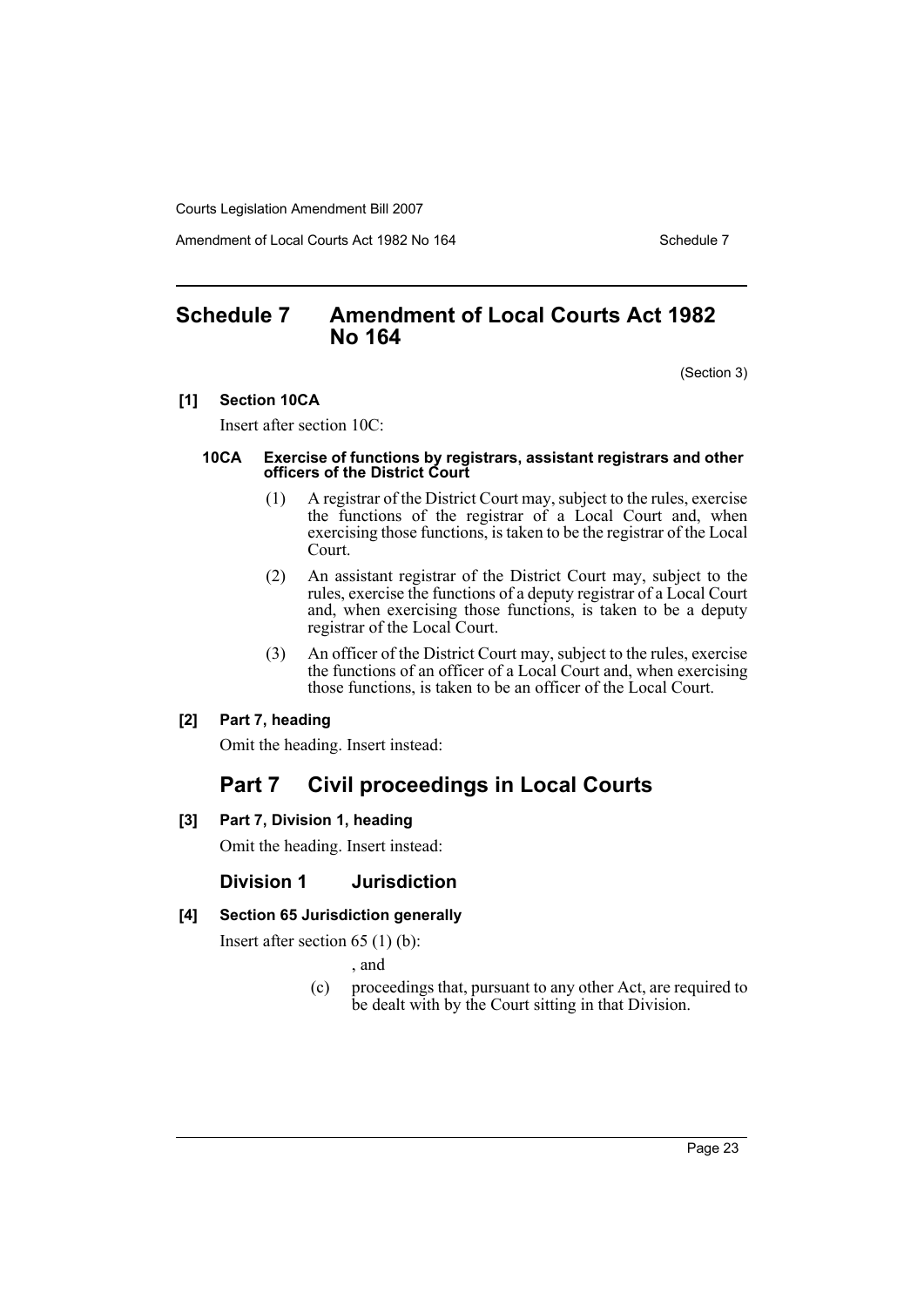Schedule 7 Amendment of Local Courts Act 1982 No 164

# **[5] Schedule 1 Savings and transitional provisions**

Insert at the end of clause 8 (1):

*Courts Legislation Amendment Act 2007* (but only to the extent to which it amends this Act)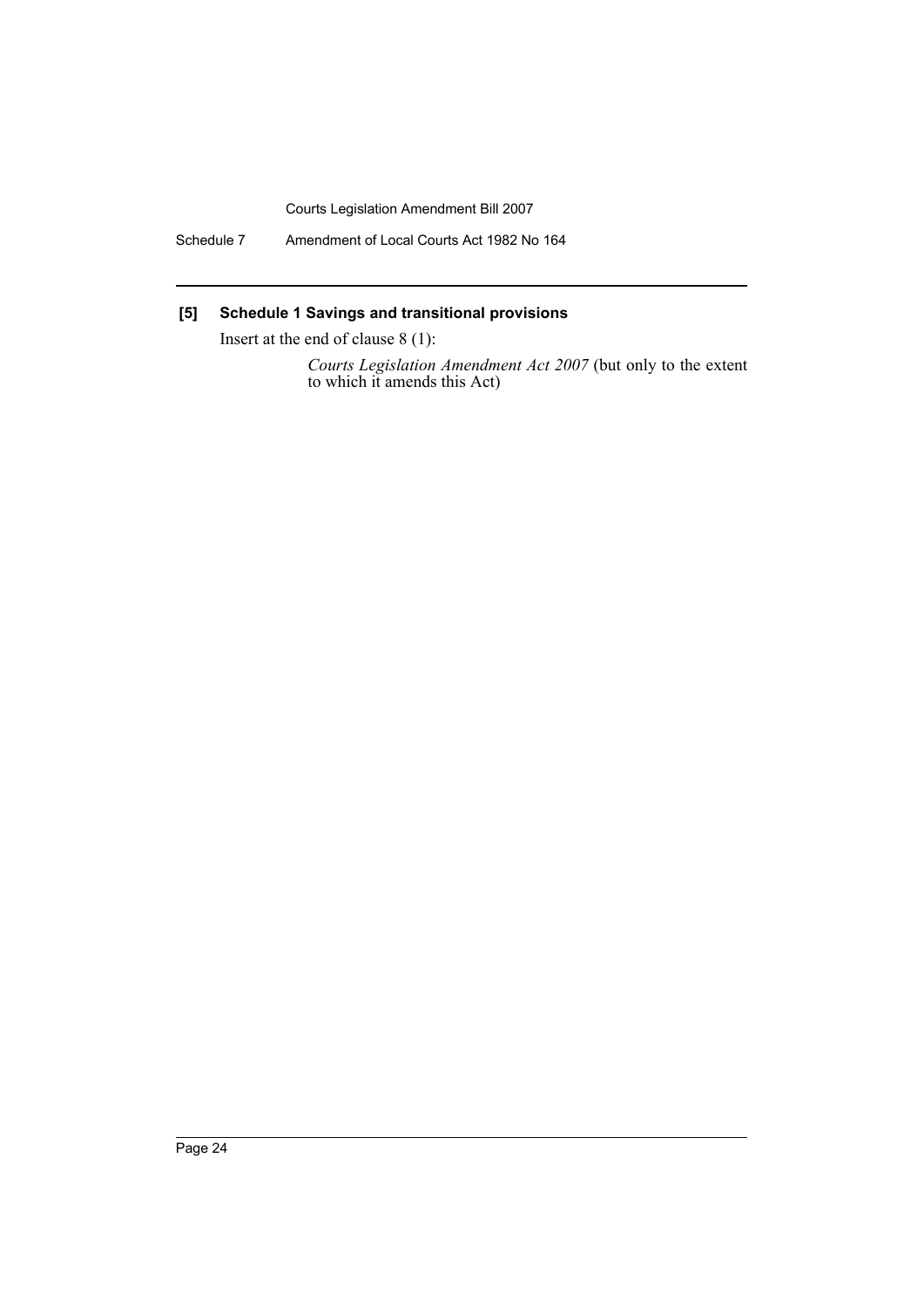Amendment of Supreme Court Act 1970 No 52 Schedule 8

# <span id="page-25-0"></span>**Schedule 8 Amendment of Supreme Court Act 1970 No 52**

(Section 3)

#### **[1] Section 35 Acting Chief Justice**

Omit "may be absent from duty" from section 35 (1).

Insert instead "is absent from duty or there is a vacancy in the office of the Chief Justice".

#### **[2] Section 35 (1A) and (1B)**

Insert after section 35 (1):

- (1A) While the Chief Justice is absent from Australia and an Acting Chief Justice has not been appointed under subsection (1), the President of the Court of Appeal is taken to be the Acting Chief Justice.
- (1B) The reference to the President of the Court of Appeal in subsection (1A) does not extend to any Judge of Appeal who is for the time being acting as President under section 34.

#### **[3] Section 120A Exercise of powers of registrar and deputy registrar by other officers**

Insert before section 120A (1):

- (1A) The registrar of the Court of Criminal Appeal may, subject to the rules, exercise the powers of a registrar of the Supreme Court and, when exercising those powers, is taken to be a registrar of the Supreme Court.
- (1B) An officer of the Court of Criminal Appeal may, subject to the rules, exercise the powers of an officer of the Supreme Court and, when exercising those powers, is taken to be an officer of the Supreme Court.

# **[4] Section 123 Rule Committee**

Insert after section 123 (9):

(10) A person who, as a purported member, attended a meeting of the Rule Committee held on or after 1 July 2005 and before 1 July 2007 is taken to have been a duly appointed member of the Rule Committee during that time and accordingly any rule that was purportedly made by the Rule Committee during that time is taken to have been duly made.